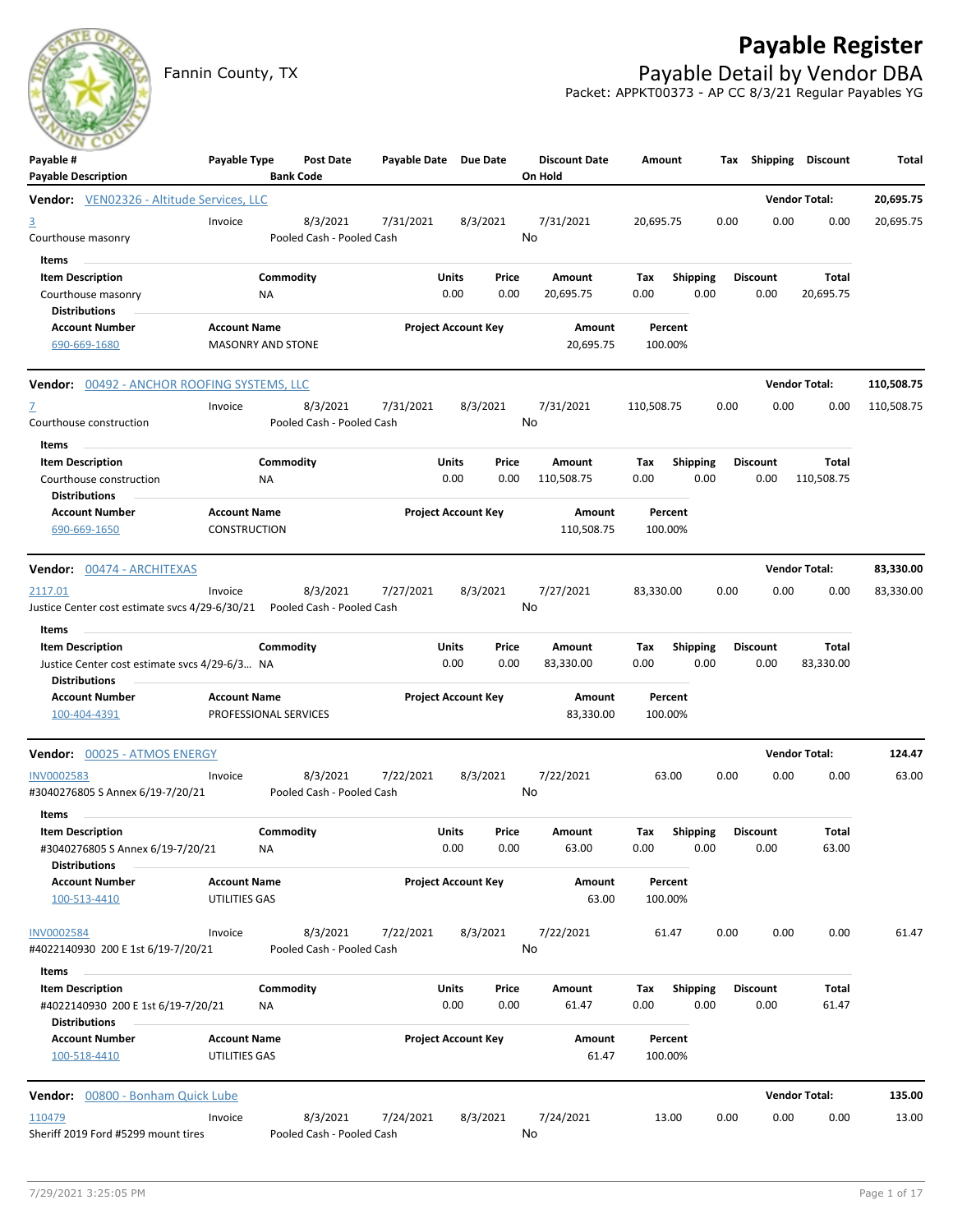| <b>Payable Register</b>                                                              |                     |                                       |                            |               |               |                                 |                    |                         |      |                         | Packet: APPKT00373 - AP CC 8/3/21 Regular Payables YG |          |
|--------------------------------------------------------------------------------------|---------------------|---------------------------------------|----------------------------|---------------|---------------|---------------------------------|--------------------|-------------------------|------|-------------------------|-------------------------------------------------------|----------|
| Payable #<br><b>Payable Description</b>                                              | Payable Type        | <b>Post Date</b><br><b>Bank Code</b>  | Payable Date Due Date      |               |               | <b>Discount Date</b><br>On Hold | Amount             |                         |      | Tax Shipping Discount   |                                                       | Total    |
| Items<br><b>Item Description</b>                                                     |                     | Commodity                             |                            | Units         | Price         | Amount                          | Tax                | <b>Shipping</b>         |      | <b>Discount</b>         | Total                                                 |          |
| Sheriff 2019 Ford #5299 mount tires<br><b>Distributions</b>                          |                     | NA                                    |                            | 0.00          | 0.00          | 13.00                           | 0.00               | 0.00                    |      | 0.00                    | 13.00                                                 |          |
| <b>Account Number</b>                                                                | <b>Account Name</b> |                                       | <b>Project Account Key</b> |               |               | Amount                          | Percent            |                         |      |                         |                                                       |          |
| 100-560-4540                                                                         |                     | R & M AUTOMOBILES                     |                            |               |               | 13.00                           | 100.00%            |                         |      |                         |                                                       |          |
| 110578<br>Enviro Devel 2013 Ford oil change                                          | Invoice             | 8/3/2021                              | 7/27/2021                  | 8/3/2021      | No            | 7/27/2021                       | 47.00              |                         | 0.00 | 0.00                    | 0.00                                                  | 47.00    |
|                                                                                      |                     | Pooled Cash - Pooled Cash             |                            |               |               |                                 |                    |                         |      |                         |                                                       |          |
| Items                                                                                |                     |                                       |                            |               |               |                                 |                    |                         |      |                         |                                                       |          |
| <b>Item Description</b><br>Enviro Devel 2013 Ford oil change<br><b>Distributions</b> |                     | Commodity<br>ΝA                       |                            | Units<br>0.00 | Price<br>0.00 | Amount<br>47.00                 | Tax<br>0.00        | <b>Shipping</b><br>0.00 |      | <b>Discount</b><br>0.00 | Total<br>47.00                                        |          |
| <b>Account Number</b><br>100-590-3300                                                | <b>Account Name</b> | AUTO EXPENSE GAS & OIL                | <b>Project Account Key</b> |               |               | Amount<br>47.00                 | Percent<br>100.00% |                         |      |                         |                                                       |          |
| 110686                                                                               | Invoice             | 8/3/2021                              | 7/28/2021                  | 8/3/2021      |               | 7/28/2021                       | 75.00              |                         | 0.00 | 0.00                    | 0.00                                                  | 75.00    |
| Sheriff 2020 Chev #3277 oil change                                                   |                     | Pooled Cash - Pooled Cash             |                            |               | No            |                                 |                    |                         |      |                         |                                                       |          |
| Items<br><b>Item Description</b>                                                     |                     | Commodity                             |                            | Units         | Price         | Amount                          | Tax                | Shipping                |      | <b>Discount</b>         | Total                                                 |          |
| Sheriff 2020 Chev #3277 oil change                                                   |                     | ΝA                                    |                            | 0.00          | 0.00          | 75.00                           | 0.00               | 0.00                    |      | 0.00                    | 75.00                                                 |          |
| <b>Distributions</b><br><b>Account Number</b>                                        | <b>Account Name</b> |                                       | <b>Project Account Key</b> |               |               | Amount                          | Percent            |                         |      |                         |                                                       |          |
| 100-560-4540                                                                         |                     | R & M AUTOMOBILES                     |                            |               |               | 75.00                           | 100.00%            |                         |      |                         |                                                       |          |
| Vendor: 00443 - BORSERINE LAW                                                        |                     |                                       |                            |               |               |                                 |                    |                         |      | <b>Vendor Total:</b>    |                                                       | 2,190.00 |
|                                                                                      |                     |                                       |                            |               |               |                                 |                    |                         |      |                         |                                                       |          |
| 1388<br>FA-20-44899 CC Dst Ct 1/8-4/16/21 Mediator                                   | Invoice             | 8/3/2021<br>Pooled Cash - Pooled Cash | 7/4/2021                   | 8/3/2021      | No            | 7/4/2021                        | 250.00             |                         | 0.00 | 0.00                    | 0.00                                                  | 250.00   |
| Items                                                                                |                     |                                       |                            |               |               |                                 |                    |                         |      |                         |                                                       |          |
| <b>Item Description</b>                                                              |                     | Commodity                             |                            | Units         | Price         | Amount                          | Tax                | <b>Shipping</b>         |      | <b>Discount</b>         | Total                                                 |          |
| FA-20-44899 CC Dst Ct 1/8-4/16/21 Media NA<br><b>Distributions</b>                   |                     |                                       |                            | 0.00          | 0.00          | 250.00                          | 0.00               | 0.00                    |      | 0.00                    | 250.00                                                |          |
| <b>Account Number</b>                                                                | <b>Account Name</b> |                                       | <b>Project Account Key</b> |               |               | Amount                          | Percent            |                         |      |                         |                                                       |          |
| 100-435-4420                                                                         |                     | OTHER PROFESSIONAL SERV.              |                            |               |               | 250.00                          | 100.00%            |                         |      |                         |                                                       |          |
| 1433                                                                                 | Invoice             | 8/3/2021                              | 7/19/2021                  | 8/3/2021      |               | 7/19/2021                       | 1,470.00           |                         | 0.00 | 0.00                    | 0.00                                                  | 1,470.00 |
| FA-20-44915 KMTT Dst Ct 4/1-6/30/21                                                  |                     | Pooled Cash - Pooled Cash             |                            |               |               | No                              |                    |                         |      |                         |                                                       |          |
| Items<br><b>Item Description</b>                                                     |                     | Commodity                             |                            | Units         | Price         | Amount                          | Tax                | <b>Shipping</b>         |      | Discount                | Total                                                 |          |
| FA-20-44915 KMTT Dst Ct 4/1-6/30/21<br><b>Distributions</b>                          |                     | ΝA                                    |                            | 0.00          | 0.00          | 1,470.00                        | 0.00               | 0.00                    |      | 0.00                    | 1,470.00                                              |          |
| <b>Account Number</b>                                                                | <b>Account Name</b> |                                       | <b>Project Account Key</b> |               |               | Amount                          | Percent            |                         |      |                         |                                                       |          |
| 100-435-4360                                                                         |                     | ATTORNEY FEES- CPS CASES              |                            |               |               | 1,470.00                        | 100.00%            |                         |      |                         |                                                       |          |
| 1434                                                                                 | Invoice             | 8/3/2021                              | 7/19/2021                  | 8/3/2021      |               | 7/19/2021                       | 470.00             |                         | 0.00 | 0.00                    | 0.00                                                  | 470.00   |
| FA-20-44569 RW Dst Ct 4/1-6/30/21                                                    |                     | Pooled Cash - Pooled Cash             |                            |               | No            |                                 |                    |                         |      |                         |                                                       |          |
| Items<br><b>Item Description</b>                                                     |                     | Commodity                             |                            | Units         | Price         | Amount                          | Tax                | Shipping                |      | <b>Discount</b>         | Total                                                 |          |
| FA-20-44569 RW Dst Ct 4/1-6/30/21                                                    |                     | NA                                    |                            | 0.00          | 0.00          | 470.00                          | 0.00               | 0.00                    |      | 0.00                    | 470.00                                                |          |
| <b>Distributions</b><br><b>Account Number</b>                                        | <b>Account Name</b> |                                       | <b>Project Account Key</b> |               |               |                                 |                    |                         |      |                         |                                                       |          |
| 100-435-4360                                                                         |                     | ATTORNEY FEES- CPS CASES              |                            |               |               | Amount<br>470.00                | Percent<br>100.00% |                         |      |                         |                                                       |          |
| Vendor: 00725 - BRANNAN, QUIENCY SMITH                                               |                     |                                       |                            |               |               |                                 |                    |                         |      | <b>Vendor Total:</b>    |                                                       | 880.00   |
|                                                                                      |                     |                                       |                            |               |               |                                 |                    |                         |      |                         |                                                       |          |
| <b>INV0002662</b><br>CR-20-27307 Bruner Dst Ct 3/22-4/28/21                          | Invoice             | 8/3/2021<br>Pooled Cash - Pooled Cash | 5/2/2021                   | 8/3/2021      |               | 5/2/2021<br>No                  | 880.00             |                         | 0.00 | 0.00                    | 0.00                                                  | 880.00   |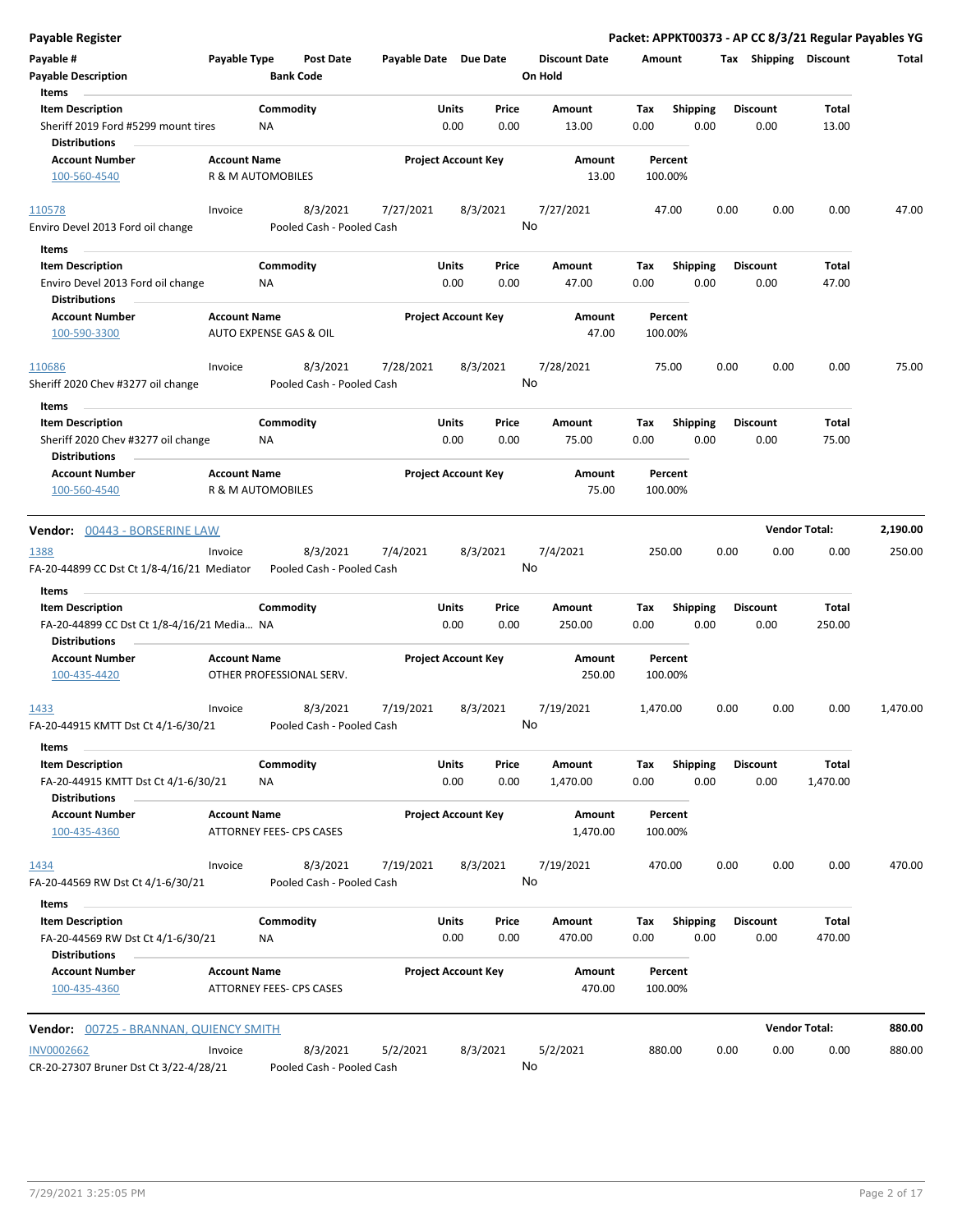| <b>Payable Register</b>                                        |                                                 |           |                                      |                       |              |                            |       |                                 |           |                    |                 |      |                 |                       | Packet: APPKT00373 - AP CC 8/3/21 Regular Payables YG |
|----------------------------------------------------------------|-------------------------------------------------|-----------|--------------------------------------|-----------------------|--------------|----------------------------|-------|---------------------------------|-----------|--------------------|-----------------|------|-----------------|-----------------------|-------------------------------------------------------|
| Payable #<br><b>Payable Description</b>                        | Payable Type                                    |           | <b>Post Date</b><br><b>Bank Code</b> | Payable Date Due Date |              |                            |       | <b>Discount Date</b><br>On Hold | Amount    |                    |                 |      |                 | Tax Shipping Discount | Total                                                 |
| Items                                                          |                                                 |           |                                      |                       |              |                            |       |                                 |           |                    |                 |      |                 |                       |                                                       |
| <b>Item Description</b>                                        |                                                 | Commodity |                                      |                       | Units        |                            | Price | Amount                          | Tax       |                    | <b>Shipping</b> |      | <b>Discount</b> | Total                 |                                                       |
| CR-20-27307 Bruner Dst Ct 3/22-4/28/21<br><b>Distributions</b> |                                                 | ΝA        |                                      |                       | 0.00         |                            | 0.00  | 880.00                          | 0.00      |                    | 0.00            |      | 0.00            | 880.00                |                                                       |
| <b>Account Number</b>                                          | <b>Account Name</b>                             |           |                                      |                       |              | <b>Project Account Key</b> |       | Amount                          |           | Percent            |                 |      |                 |                       |                                                       |
| 100-435-4370                                                   | <b>ATTORNEY FEES</b>                            |           |                                      |                       |              |                            |       | 880.00                          |           | 100.00%            |                 |      |                 |                       |                                                       |
| <b>Vendor: 00449 - BRESE-LEBRON LAW, PLLC</b>                  |                                                 |           |                                      |                       |              |                            |       |                                 |           |                    |                 |      |                 | <b>Vendor Total:</b>  | 1,232.50                                              |
| 354                                                            | Invoice                                         |           | 8/3/2021                             | 7/6/2021              |              | 8/3/2021                   |       | 7/6/2021                        | 1,232.50  |                    |                 | 0.00 | 0.00            | 0.00                  | 1,232.50                                              |
| FA-18-43788 BMP Dst Ct 4/2-7/1/21                              |                                                 |           | Pooled Cash - Pooled Cash            |                       |              |                            | No    |                                 |           |                    |                 |      |                 |                       |                                                       |
| Items                                                          |                                                 |           |                                      |                       |              |                            |       |                                 |           |                    |                 |      |                 |                       |                                                       |
| <b>Item Description</b>                                        |                                                 | Commodity |                                      |                       | Units        |                            | Price | Amount                          | Tax       | Shipping           |                 |      | <b>Discount</b> | Total                 |                                                       |
| FA-18-43788 BMP Dst Ct 4/2-7/1/21                              |                                                 | ΝA        |                                      |                       | 0.00         |                            | 0.00  | 1,232.50                        | 0.00      |                    | 0.00            |      | 0.00            | 1,232.50              |                                                       |
| <b>Distributions</b>                                           |                                                 |           |                                      |                       |              |                            |       |                                 |           |                    |                 |      |                 |                       |                                                       |
| <b>Account Number</b>                                          | <b>Account Name</b>                             |           |                                      |                       |              | <b>Project Account Key</b> |       | Amount                          |           | Percent            |                 |      |                 |                       |                                                       |
| 100-435-4360                                                   |                                                 |           | ATTORNEY FEES- CPS CASES             |                       |              |                            |       | 1,232.50                        |           | 100.00%            |                 |      |                 |                       |                                                       |
| Vendor: 00190 - CARTEGRAPH                                     |                                                 |           |                                      |                       |              |                            |       |                                 |           |                    |                 |      |                 | <b>Vendor Total:</b>  | 2,252.50                                              |
| SIN007629                                                      | Invoice                                         |           | 8/3/2021                             | 7/28/2021             |              | 8/3/2021                   |       | 7/28/2021                       | 2,252.50  |                    |                 | 0.00 | 0.00            | 0.00                  | 2,252.50                                              |
| OMS Implementation #2 of 4                                     |                                                 |           | Pooled Cash - Pooled Cash            |                       |              |                            | No    |                                 |           |                    |                 |      |                 |                       |                                                       |
| Items                                                          |                                                 |           |                                      |                       |              |                            |       |                                 |           |                    |                 |      |                 |                       |                                                       |
| <b>Item Description</b>                                        |                                                 | Commodity |                                      |                       | Units        |                            | Price | Amount                          | Tax       | <b>Shipping</b>    |                 |      | <b>Discount</b> | Total                 |                                                       |
| OMS Implementation #2 of 4                                     |                                                 | ΝA        |                                      |                       | 0.00         |                            | 0.00  | 2,252.50                        | 0.00      |                    | 0.00            |      | 0.00            | 2,252.50              |                                                       |
| <b>Distributions</b>                                           |                                                 |           |                                      |                       |              |                            |       |                                 |           |                    |                 |      |                 |                       |                                                       |
| <b>Account Number</b><br>210-625-4530                          | <b>Account Name</b><br><b>COMPUTER SOFTWARE</b> |           |                                      |                       |              | <b>Project Account Key</b> |       | Amount<br>563.12                |           | Percent<br>25.00%  |                 |      |                 |                       |                                                       |
| 220-625-4530                                                   | COMPUTER SOFTWARE                               |           |                                      |                       |              |                            |       | 563.12                          |           | 25.00%             |                 |      |                 |                       |                                                       |
| 230-625-4530                                                   | <b>COMPUTER SOFTWARE</b>                        |           |                                      |                       |              |                            |       | 563.12                          |           | 25.00%             |                 |      |                 |                       |                                                       |
| 240-625-4530                                                   | COMPUTER SOFTWARE                               |           |                                      |                       |              |                            |       | 563.14                          |           | 25.00%             |                 |      |                 |                       |                                                       |
|                                                                |                                                 |           |                                      |                       |              |                            |       |                                 |           |                    |                 |      |                 |                       |                                                       |
| Vendor: 00493 - CEC FACILITIES GROUP, LLC                      |                                                 |           |                                      |                       |              |                            |       |                                 |           |                    |                 |      |                 | <b>Vendor Total:</b>  | 47,025.00                                             |
| E1936-20                                                       | Invoice                                         |           | 8/3/2021                             | 7/30/2021             |              | 8/3/2021                   |       | 7/30/2021                       | 47,025.00 |                    |                 | 0.00 | 0.00            | 0.00                  | 47,025.00                                             |
| Courthouse construction                                        |                                                 |           | Pooled Cash - Pooled Cash            |                       |              |                            | No    |                                 |           |                    |                 |      |                 |                       |                                                       |
| Items                                                          |                                                 |           |                                      |                       |              |                            |       |                                 |           |                    |                 |      |                 |                       |                                                       |
| <b>Item Description</b>                                        |                                                 | Commodity |                                      |                       | <b>Units</b> |                            | Price | Amount                          | Tax       |                    | <b>Shipping</b> |      | <b>Discount</b> | Total                 |                                                       |
| Courthouse construction                                        |                                                 | NA        |                                      |                       | 0.00         |                            | 0.00  | 47,025.00                       | 0.00      |                    | 0.00            |      | 0.00            | 47,025.00             |                                                       |
| <b>Distributions</b>                                           |                                                 |           |                                      |                       |              |                            |       |                                 |           |                    |                 |      |                 |                       |                                                       |
| <b>Account Number</b><br>690-669-1650                          | <b>Account Name</b><br>CONSTRUCTION             |           |                                      |                       |              | <b>Project Account Key</b> |       | Amount<br>47,025.00             |           | Percent<br>100.00% |                 |      |                 |                       |                                                       |
|                                                                |                                                 |           |                                      |                       |              |                            |       |                                 |           |                    |                 |      |                 |                       |                                                       |
| <b>Vendor: 00592 - CITY AUTO PARTS</b>                         |                                                 |           |                                      |                       |              |                            |       |                                 |           |                    |                 |      |                 | <b>Vendor Total:</b>  | 288.75                                                |
| 285538                                                         | Invoice                                         |           | 8/3/2021                             | 7/1/2021              |              | 8/3/2021                   |       | 7/1/2021                        |           | 12.58              |                 | 0.00 | 0.00            | 0.00                  | 12.58                                                 |
| Pct 2 R&M Parts                                                |                                                 |           | Pooled Cash - Pooled Cash            |                       |              |                            | No    |                                 |           |                    |                 |      |                 |                       |                                                       |
| Items                                                          |                                                 |           |                                      |                       |              |                            |       |                                 |           |                    |                 |      |                 |                       |                                                       |
| <b>Item Description</b>                                        |                                                 | Commodity |                                      |                       | Units        |                            | Price | Amount                          | Tax       | <b>Shipping</b>    |                 |      | <b>Discount</b> | Total                 |                                                       |
| Pct 2 R&M Parts                                                |                                                 | <b>NA</b> |                                      |                       | 0.00         |                            | 0.00  | 12.58                           | 0.00      |                    | 0.00            |      | 0.00            | 12.58                 |                                                       |
| <b>Distributions</b>                                           |                                                 |           |                                      |                       |              |                            |       |                                 |           |                    |                 |      |                 |                       |                                                       |
| <b>Account Number</b>                                          | <b>Account Name</b>                             |           |                                      |                       |              | <b>Project Account Key</b> |       | Amount                          |           | Percent            |                 |      |                 |                       |                                                       |
| 220-622-4580                                                   | <b>R&amp;M MACHINERY PARTS</b>                  |           |                                      |                       |              |                            |       | 12.58                           |           | 100.00%            |                 |      |                 |                       |                                                       |
| 285860                                                         | Invoice                                         |           | 8/3/2021                             | 7/7/2021              |              | 8/3/2021                   |       | 7/7/2021                        |           | 30.45              |                 | 0.00 | 0.00            | 0.00                  | 30.45                                                 |
| Pct 2 R&M Parts                                                |                                                 |           | Pooled Cash - Pooled Cash            |                       |              |                            | No    |                                 |           |                    |                 |      |                 |                       |                                                       |
| Items                                                          |                                                 |           |                                      |                       |              |                            |       |                                 |           |                    |                 |      |                 |                       |                                                       |
| <b>Item Description</b>                                        |                                                 | Commodity |                                      |                       | Units        |                            | Price | Amount                          | Tax       | Shipping           |                 |      | <b>Discount</b> | Total                 |                                                       |
| Pct 2 R&M Parts                                                |                                                 | ΝA        |                                      |                       | 0.00         |                            | 0.00  | 30.45                           | 0.00      |                    | 0.00            |      | 0.00            | 30.45                 |                                                       |
| <b>Distributions</b>                                           |                                                 |           |                                      |                       |              |                            |       |                                 |           |                    |                 |      |                 |                       |                                                       |
| <b>Account Number</b><br>220-622-4580                          | <b>Account Name</b><br>R&M MACHINERY PARTS      |           |                                      |                       |              | <b>Project Account Key</b> |       | Amount<br>30.45                 |           | Percent<br>100.00% |                 |      |                 |                       |                                                       |
|                                                                |                                                 |           |                                      |                       |              |                            |       |                                 |           |                    |                 |      |                 |                       |                                                       |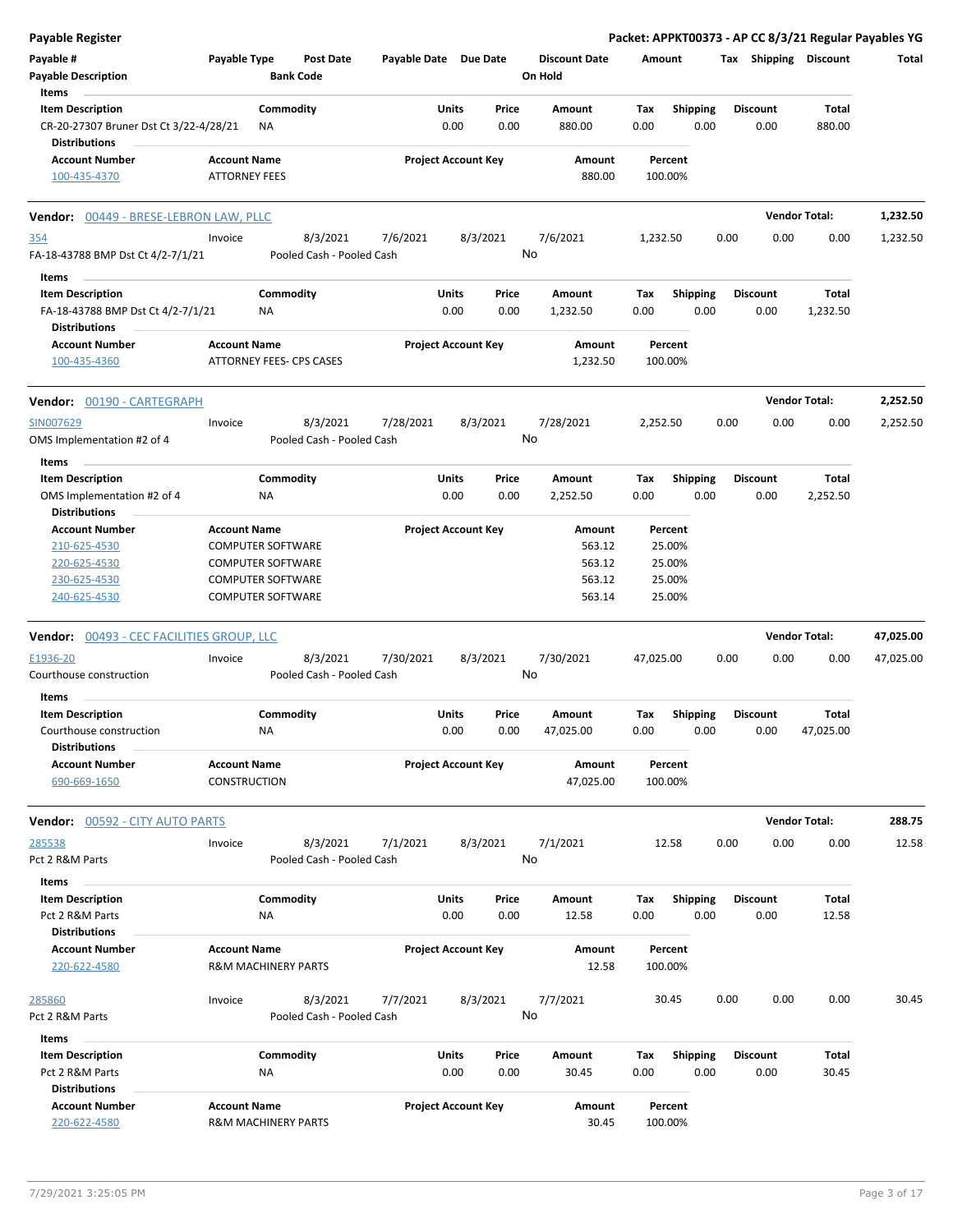| Payable Register                                                                              |                                                                                  |                                       |                       |                            |                                 | Packet: APPKT00373 - AP CC 8/3/21 Regular Payables YG |      |                         |                      |          |
|-----------------------------------------------------------------------------------------------|----------------------------------------------------------------------------------|---------------------------------------|-----------------------|----------------------------|---------------------------------|-------------------------------------------------------|------|-------------------------|----------------------|----------|
| Payable #<br><b>Payable Description</b>                                                       | Payable Type                                                                     | Post Date<br><b>Bank Code</b>         | Payable Date Due Date |                            | <b>Discount Date</b><br>On Hold | Amount                                                |      | Tax Shipping Discount   |                      | Total    |
| 286580<br>Pct 2 R&M Parts                                                                     | Invoice                                                                          | 8/3/2021<br>Pooled Cash - Pooled Cash | 7/19/2021             | 8/3/2021                   | 7/19/2021<br>No                 | 19.98                                                 | 0.00 | 0.00                    | 0.00                 | 19.98    |
| <b>Items</b><br><b>Item Description</b><br>Pct 2 R&M Parts<br><b>Distributions</b>            | ΝA                                                                               | Commodity                             | Units                 | Price<br>0.00<br>0.00      | Amount<br>19.98                 | <b>Shipping</b><br>Tax<br>0.00                        | 0.00 | <b>Discount</b><br>0.00 | Total<br>19.98       |          |
| <b>Account Number</b><br>220-622-4580                                                         | <b>Account Name</b><br><b>R&amp;M MACHINERY PARTS</b>                            |                                       |                       | <b>Project Account Key</b> | Amount<br>19.98                 | Percent<br>100.00%                                    |      |                         |                      |          |
| 286592<br>Pct 2 R&M Parts                                                                     | Invoice                                                                          | 8/3/2021<br>Pooled Cash - Pooled Cash | 7/19/2021             | 8/3/2021                   | 7/19/2021<br>No                 | 26.99                                                 | 0.00 | 0.00                    | 0.00                 | 26.99    |
| Items<br><b>Item Description</b><br>Pct 2 R&M Parts                                           | NA                                                                               | Commodity                             | Units                 | Price<br>0.00<br>0.00      | Amount<br>26.99                 | Tax<br><b>Shipping</b><br>0.00                        | 0.00 | <b>Discount</b><br>0.00 | Total<br>26.99       |          |
| <b>Distributions</b><br><b>Account Number</b><br>220-622-4580                                 | <b>Account Name</b><br><b>R&amp;M MACHINERY PARTS</b>                            |                                       |                       | <b>Project Account Key</b> | Amount<br>26.99                 | Percent<br>100.00%                                    |      |                         |                      |          |
| 286619<br>Pct 2 R&M Parts                                                                     | Invoice                                                                          | 8/3/2021<br>Pooled Cash - Pooled Cash | 7/20/2021             | 8/3/2021                   | 7/20/2021<br>No                 | 69.33                                                 | 0.00 | 0.00                    | 0.00                 | 69.33    |
| Items<br><b>Item Description</b><br>Pct 2 R&M Parts<br><b>Distributions</b>                   | <b>NA</b>                                                                        | Commodity                             | Units                 | Price<br>0.00<br>0.00      | Amount<br>69.33                 | <b>Shipping</b><br>Tax<br>0.00                        | 0.00 | <b>Discount</b><br>0.00 | Total<br>69.33       |          |
| <b>Account Number</b><br>220-622-4570<br>220-622-4580                                         | <b>Account Name</b><br>R&M MACHINERY GAS & OIL<br><b>R&amp;M MACHINERY PARTS</b> |                                       |                       | <b>Project Account Key</b> | Amount<br>63.48<br>5.85         | Percent<br>91.56%<br>8.44%                            |      |                         |                      |          |
| 286790<br>Pct 2 R&M Parts                                                                     | Invoice                                                                          | 8/3/2021<br>Pooled Cash - Pooled Cash | 7/23/2021             | 8/3/2021                   | 7/23/2021<br>No                 | 129.42                                                | 0.00 | 0.00                    | 0.00                 | 129.42   |
| Items<br><b>Item Description</b><br>Pct 2 R&M Parts<br><b>Distributions</b>                   | <b>NA</b>                                                                        | Commodity                             | Units                 | Price<br>0.00<br>0.00      | Amount<br>129.42                | Shipping<br>Tax<br>0.00                               | 0.00 | <b>Discount</b><br>0.00 | Total<br>129.42      |          |
| <b>Account Number</b><br>220-622-4580                                                         | <b>Account Name</b><br><b>R&amp;M MACHINERY PARTS</b>                            |                                       |                       | <b>Project Account Key</b> | Amount<br>129.42                | Percent<br>100.00%                                    |      |                         |                      |          |
| <b>Vendor:</b> 00163 - COOPER-SORRELLS FUNERAL HOME                                           |                                                                                  |                                       |                       |                            |                                 |                                                       |      |                         | <b>Vendor Total:</b> | 803.75   |
| $C21-18$<br>McCarthy removal/pouch/transport                                                  | Invoice                                                                          | 8/3/2021<br>Pooled Cash - Pooled Cash | 7/26/2021             | 8/3/2021                   | 7/26/2021<br>No                 | 803.75                                                | 0.00 | 0.00                    | 0.00                 | 803.75   |
| Items<br><b>Item Description</b><br>McCarthy removal/pouch/transport<br><b>Distributions</b>  | ΝA                                                                               | Commodity                             | Units                 | Price<br>0.00<br>0.00      | Amount<br>803.75                | <b>Shipping</b><br>Tax<br>0.00                        | 0.00 | <b>Discount</b><br>0.00 | Total<br>803.75      |          |
| <b>Account Number</b><br>100-425-4660                                                         | <b>Account Name</b><br><b>AUTOPSIES</b>                                          |                                       |                       | <b>Project Account Key</b> | Amount<br>803.75                | Percent<br>100.00%                                    |      |                         |                      |          |
| Vendor: VEN02687 - Cornerstone Conservation LLC                                               |                                                                                  |                                       |                       |                            |                                 |                                                       |      |                         | <b>Vendor Total:</b> | 3,500.00 |
| 202109<br>Courthouse construction-shop drawing-capital                                        | Invoice                                                                          | 8/3/2021<br>Pooled Cash - Pooled Cash | 7/26/2021             | 8/3/2021                   | 7/26/2021<br>No                 | 3,500.00                                              | 0.00 | 0.00                    | 0.00                 | 3,500.00 |
| Items                                                                                         |                                                                                  |                                       |                       |                            |                                 |                                                       |      |                         |                      |          |
| <b>Item Description</b><br>Courthouse construction-shop drawing-ca NA<br><b>Distributions</b> |                                                                                  | Commodity                             | Units                 | Price<br>0.00<br>0.00      | Amount<br>3,500.00              | <b>Shipping</b><br>Tax<br>0.00                        | 0.00 | <b>Discount</b><br>0.00 | Total<br>3,500.00    |          |
| <b>Account Number</b><br>690-669-1650                                                         | <b>Account Name</b><br><b>CONSTRUCTION</b>                                       |                                       |                       | <b>Project Account Key</b> | Amount<br>3,500.00              | Percent<br>100.00%                                    |      |                         |                      |          |

**Vendor:** VEN02078 - Custis, Patrick **Vendor Total: 226.21**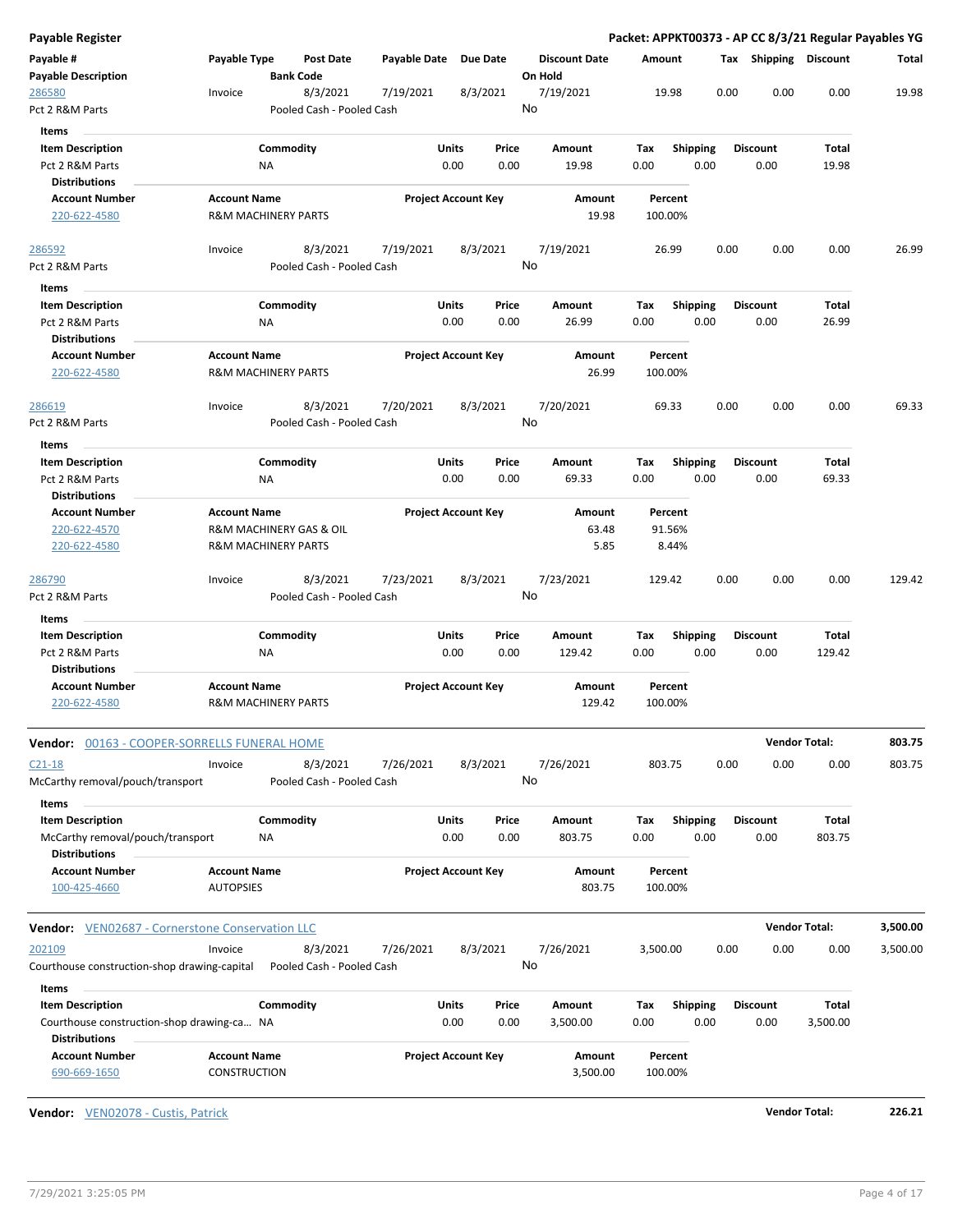| Payable Register                                                                                 |                                                        |                  |                                       |                       |                            |               |                                 |                    |                         |      |                         |                      | Packet: APPKT00373 - AP CC 8/3/21 Regular Payables YG |
|--------------------------------------------------------------------------------------------------|--------------------------------------------------------|------------------|---------------------------------------|-----------------------|----------------------------|---------------|---------------------------------|--------------------|-------------------------|------|-------------------------|----------------------|-------------------------------------------------------|
| Payable #<br><b>Payable Description</b>                                                          | Payable Type                                           | <b>Bank Code</b> | <b>Post Date</b>                      | Payable Date Due Date |                            |               | <b>Discount Date</b><br>On Hold | Amount             |                         |      | Tax Shipping Discount   |                      | Total                                                 |
| INV0002645<br>8/9-12/21 travel-miles/meals                                                       | Invoice                                                |                  | 8/3/2021<br>Pooled Cash - Pooled Cash | 7/28/2021             |                            | 8/3/2021      | 7/28/2021<br>No                 | 226.21             |                         | 0.00 | 0.00                    | 0.00                 | 226.21                                                |
| <b>Items</b>                                                                                     |                                                        |                  |                                       |                       |                            |               |                                 |                    |                         |      |                         |                      |                                                       |
| <b>Item Description</b><br>8/9-12/21 travel-miles/meals                                          |                                                        | Commodity<br>ΝA  |                                       |                       | Units<br>0.00              | Price<br>0.00 | Amount<br>226.21                | Tax<br>0.00        | <b>Shipping</b><br>0.00 |      | <b>Discount</b><br>0.00 | Total<br>226.21      |                                                       |
| <b>Distributions</b>                                                                             |                                                        |                  |                                       |                       |                            |               |                                 |                    |                         |      |                         |                      |                                                       |
| <b>Account Number</b><br>362-475-4270                                                            | <b>Account Name</b>                                    |                  | OUT OF COUNTY TRAVEL/TRAINING         |                       | <b>Project Account Key</b> |               | Amount<br>226.21                | Percent<br>100.00% |                         |      |                         |                      |                                                       |
| Vendor: VEN02278 - Deater, Frank                                                                 |                                                        |                  |                                       |                       |                            |               |                                 |                    |                         |      |                         | <b>Vendor Total:</b> | 48.00                                                 |
| <b>INV0002680</b>                                                                                | Invoice                                                |                  | 8/3/2021                              | 7/29/2021             |                            | 8/3/2021      | 7/29/2021                       | 48.00              |                         | 0.00 | 0.00                    | 0.00                 | 48.00                                                 |
| 7/26-28/21 transport meals                                                                       |                                                        |                  | Pooled Cash - Pooled Cash             |                       |                            |               | No                              |                    |                         |      |                         |                      |                                                       |
| Items                                                                                            |                                                        |                  |                                       |                       |                            |               |                                 |                    |                         |      |                         |                      |                                                       |
| <b>Item Description</b><br>7/26-28/21 transport meals<br><b>Distributions</b>                    |                                                        | Commodity<br>NA  |                                       |                       | Units<br>0.00              | Price<br>0.00 | Amount<br>48.00                 | Tax<br>0.00        | <b>Shipping</b><br>0.00 |      | <b>Discount</b><br>0.00 | Total<br>48.00       |                                                       |
| <b>Account Number</b><br>100-560-4280                                                            | <b>Account Name</b><br>PRISONER TRANSPORT              |                  |                                       |                       | <b>Project Account Key</b> |               | Amount<br>48.00                 | Percent<br>100.00% |                         |      |                         |                      |                                                       |
| <b>Vendor:</b> 00613 - ELDORADO DENTAL                                                           |                                                        |                  |                                       |                       |                            |               |                                 |                    |                         |      |                         | <b>Vendor Total:</b> | 225.00                                                |
| 07172021                                                                                         | Invoice                                                |                  | 8/3/2021                              | 7/17/2021             |                            | 8/3/2021      | 7/17/2021                       | 225.00             |                         | 0.00 | 0.00                    | 0.00                 | 225.00                                                |
| July 2021 prisoner dental                                                                        |                                                        |                  | Pooled Cash - Pooled Cash             |                       |                            |               | No                              |                    |                         |      |                         |                      |                                                       |
| Items                                                                                            |                                                        |                  |                                       |                       |                            |               |                                 |                    |                         |      |                         |                      |                                                       |
| <b>Item Description</b>                                                                          |                                                        | Commodity        |                                       |                       | Units                      | Price         | Amount                          | Tax                | <b>Shipping</b>         |      | <b>Discount</b>         | Total                |                                                       |
| July 2021 prisoner dental<br><b>Distributions</b>                                                |                                                        | ΝA               |                                       |                       | 0.00                       | 0.00          | 225.00                          | 0.00               | 0.00                    |      | 0.00                    | 225.00               |                                                       |
| <b>Account Number</b><br>100-565-4050                                                            | <b>Account Name</b><br>PRISONER MEDICAL                |                  |                                       |                       | <b>Project Account Key</b> |               | Amount<br>225.00                | Percent<br>100.00% |                         |      |                         |                      |                                                       |
| <b>Vendor:</b> 00438 - EVANS, MICHAEL S.                                                         |                                                        |                  |                                       |                       |                            |               |                                 |                    |                         |      |                         | <b>Vendor Total:</b> | 6,141.25                                              |
| <u> 1333 </u>                                                                                    | Invoice                                                |                  | 8/3/2021                              | 7/20/2021             |                            | 8/3/2021      | 7/20/2021<br>No                 | 2,316.25           |                         | 0.00 | 0.00                    | 0.00                 | 2,316.25                                              |
| FA-19-44106 AM Dst Ct 3/23-5/5/21                                                                |                                                        |                  | Pooled Cash - Pooled Cash             |                       |                            |               |                                 |                    |                         |      |                         |                      |                                                       |
| Items                                                                                            |                                                        |                  |                                       |                       |                            |               |                                 |                    |                         |      |                         |                      |                                                       |
| <b>Item Description</b>                                                                          |                                                        | Commodity        |                                       |                       | Units                      | Price         | Amount                          | Tax                | Shipping                |      | <b>Discount</b>         | Total                |                                                       |
| FA-19-44106 AM Dst Ct 3/23-5/5/21<br><b>Distributions</b>                                        |                                                        | ΝA               |                                       |                       | 0.00                       | 0.00          | 2,316.25                        | 0.00               | 0.00                    |      | 0.00                    | 2,316.25             |                                                       |
| <b>Account Number</b><br>100-435-4360                                                            | <b>Account Name</b><br><b>ATTORNEY FEES- CPS CASES</b> |                  |                                       |                       | <b>Project Account Key</b> |               | Amount<br>2,316.25              | Percent<br>100.00% |                         |      |                         |                      |                                                       |
| <b>INV0002586</b><br>FA-16-42974 Floyd/Sadler/Donaho Dst Ct 6/21 Pooled Cash - Pooled Cash       | Invoice                                                |                  | 8/3/2021                              | 7/2/2021              |                            | 8/3/2021      | 7/2/2021<br>No                  | 170.00             |                         | 0.00 | 0.00                    | 0.00                 | 170.00                                                |
|                                                                                                  |                                                        |                  |                                       |                       |                            |               |                                 |                    |                         |      |                         |                      |                                                       |
| Items                                                                                            |                                                        |                  |                                       |                       |                            |               |                                 |                    |                         |      |                         |                      |                                                       |
| <b>Item Description</b><br>FA-16-42974 Floyd/Sadler/Donaho Dst Ct  NA<br><b>Distributions</b>    |                                                        | Commodity        |                                       |                       | Units<br>0.00              | Price<br>0.00 | Amount<br>170.00                | Тах<br>0.00        | Shipping<br>0.00        |      | <b>Discount</b><br>0.00 | Total<br>170.00      |                                                       |
| <b>Account Number</b><br>100-435-4360                                                            | <b>Account Name</b><br>ATTORNEY FEES- CPS CASES        |                  |                                       |                       | <b>Project Account Key</b> |               | Amount<br>170.00                | Percent<br>100.00% |                         |      |                         |                      |                                                       |
|                                                                                                  |                                                        |                  |                                       |                       |                            |               |                                 |                    |                         |      |                         |                      |                                                       |
| INV0002641<br>FA-20-44560 MD/KD/LB/DD Dst Ct 10/2/20-7/                Pooled Cash - Pooled Cash | Invoice                                                |                  | 8/3/2021                              | 7/14/2021             |                            | 8/3/2021      | 7/14/2021<br>No                 | 3,655.00           |                         | 0.00 | 0.00                    | 0.00                 | 3,655.00                                              |
| Items                                                                                            |                                                        |                  |                                       |                       |                            |               |                                 |                    |                         |      |                         |                      |                                                       |
| <b>Item Description</b>                                                                          |                                                        | Commodity        |                                       |                       | Units                      | Price         | Amount                          | Tax                | <b>Shipping</b>         |      | <b>Discount</b>         | Total                |                                                       |
| FA-20-44560 MD/KD/LB/DD Dst Ct 10/2/2 NA<br><b>Distributions</b>                                 |                                                        |                  |                                       |                       | 0.00                       | 0.00          | 3,655.00                        | 0.00               | 0.00                    |      | 0.00                    | 3,655.00             |                                                       |
| <b>Account Number</b><br>100-435-4360                                                            | <b>Account Name</b><br>ATTORNEY FEES- CPS CASES        |                  |                                       |                       | <b>Project Account Key</b> |               | Amount<br>3,655.00              | Percent<br>100.00% |                         |      |                         |                      |                                                       |
|                                                                                                  |                                                        |                  |                                       |                       |                            |               |                                 |                    |                         |      |                         |                      |                                                       |

**Vendor:** 00528 - GALLANT SERVICES, LLC **Vendor Total: 271,282.00**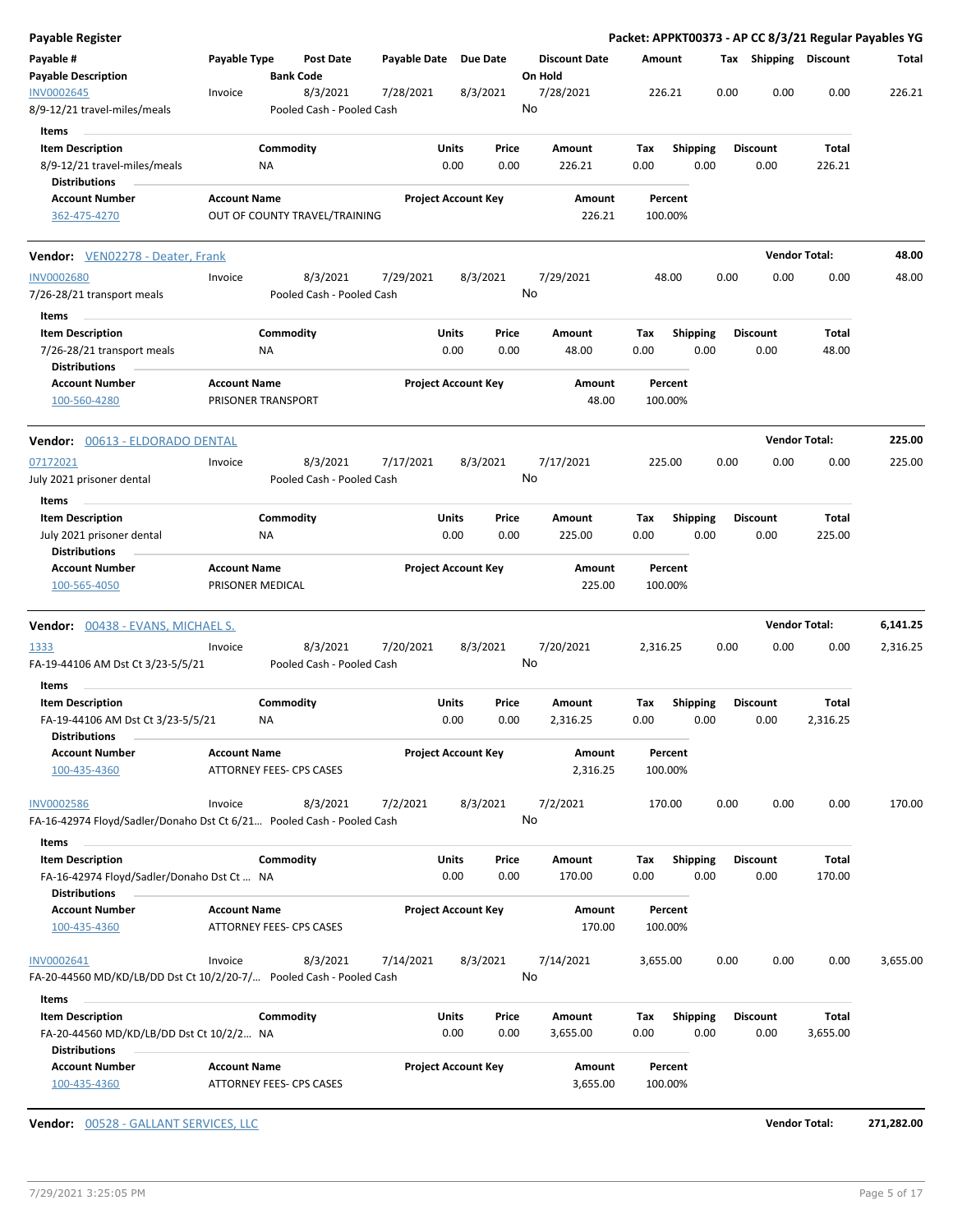| Payable Register                                                                         |                                             |                 |                                       |              |                            |               |                                 |             |                    |      |      |                         |                       | Packet: APPKT00373 - AP CC 8/3/21 Regular Payables YG |
|------------------------------------------------------------------------------------------|---------------------------------------------|-----------------|---------------------------------------|--------------|----------------------------|---------------|---------------------------------|-------------|--------------------|------|------|-------------------------|-----------------------|-------------------------------------------------------|
| Payable #<br><b>Payable Description</b>                                                  | Payable Type                                |                 | <b>Post Date</b><br><b>Bank Code</b>  | Payable Date | Due Date                   |               | <b>Discount Date</b><br>On Hold | Amount      |                    |      |      |                         | Tax Shipping Discount | Total                                                 |
| <u>6</u><br>Courthouse construction                                                      | Invoice                                     |                 | 8/3/2021<br>Pooled Cash - Pooled Cash | 7/31/2021    | 8/3/2021                   |               | 7/31/2021<br>No                 | 271,282.00  |                    |      | 0.00 | 0.00                    | 0.00                  | 271,282.00                                            |
| Items                                                                                    |                                             |                 |                                       |              |                            |               |                                 |             |                    |      |      |                         |                       |                                                       |
| <b>Item Description</b><br>Courthouse construction                                       |                                             | Commodity<br>ΝA |                                       |              | Units<br>0.00              | Price<br>0.00 | Amount<br>271,282.00            | Tax<br>0.00 | Shipping           | 0.00 |      | <b>Discount</b><br>0.00 | Total<br>271,282.00   |                                                       |
| <b>Distributions</b>                                                                     |                                             |                 |                                       |              |                            |               |                                 |             |                    |      |      |                         |                       |                                                       |
| <b>Account Number</b><br>690-669-1650                                                    | <b>Account Name</b><br><b>CONSTRUCTION</b>  |                 |                                       |              | <b>Project Account Key</b> |               | Amount<br>271,282.00            |             | Percent<br>100.00% |      |      |                         |                       |                                                       |
| Vendor: 00512 - GAYLON P. RIDDELS LAW FIRM, PC                                           |                                             |                 |                                       |              |                            |               |                                 |             |                    |      |      |                         | <b>Vendor Total:</b>  | 821.75                                                |
| <b>INV0002665</b><br>CR-12-24301 Mejia Dst Ct 5/12-6/30/21                               | Invoice                                     |                 | 8/3/2021<br>Pooled Cash - Pooled Cash | 6/30/2021    | 8/3/2021                   |               | 6/30/2021<br>No                 |             | 821.75             |      | 0.00 | 0.00                    | 0.00                  | 821.75                                                |
| Items                                                                                    |                                             |                 |                                       |              |                            |               |                                 |             |                    |      |      |                         |                       |                                                       |
| <b>Item Description</b><br>CR-12-24301 Mejia Dst Ct 5/12-6/30/21<br><b>Distributions</b> |                                             | Commodity<br>ΝA |                                       |              | Units<br>0.00              | Price<br>0.00 | Amount<br>821.75                | Tax<br>0.00 | <b>Shipping</b>    | 0.00 |      | <b>Discount</b><br>0.00 | Total<br>821.75       |                                                       |
| <b>Account Number</b><br>100-435-4370                                                    | <b>Account Name</b><br><b>ATTORNEY FEES</b> |                 |                                       |              | <b>Project Account Key</b> |               | Amount<br>821.75                |             | Percent<br>100.00% |      |      |                         |                       |                                                       |
| Vendor: 00507 - H & G SYSTEMS, L.P.                                                      |                                             |                 |                                       |              |                            |               |                                 |             |                    |      |      |                         | <b>Vendor Total:</b>  | 46,887.25                                             |
| 1376<br>Courthouse construction                                                          | Invoice                                     |                 | 8/3/2021<br>Pooled Cash - Pooled Cash | 7/19/2021    | 8/3/2021                   |               | 7/19/2021<br>No                 | 46,887.25   |                    |      | 0.00 | 0.00                    | 0.00                  | 46,887.25                                             |
| Items                                                                                    |                                             |                 |                                       |              |                            |               |                                 |             |                    |      |      |                         |                       |                                                       |
| <b>Item Description</b>                                                                  |                                             | Commodity       |                                       |              | Units                      | Price         | Amount                          | Tax         | <b>Shipping</b>    |      |      | <b>Discount</b>         | Total                 |                                                       |
| Courthouse construction<br><b>Distributions</b>                                          |                                             | <b>NA</b>       |                                       |              | 0.00                       | 0.00          | 46,887.25                       | 0.00        |                    | 0.00 |      | 0.00                    | 46,887.25             |                                                       |
| <b>Account Number</b><br>690-669-1650                                                    | <b>Account Name</b><br>CONSTRUCTION         |                 |                                       |              | <b>Project Account Key</b> |               | Amount<br>46,887.25             |             | Percent<br>100.00% |      |      |                         |                       |                                                       |
| <b>Vendor:</b> VEN02335 - Hess Transport, LLC                                            |                                             |                 |                                       |              |                            |               |                                 |             |                    |      |      |                         | <b>Vendor Total:</b>  | 10,000.00                                             |
| <b>INV0002663</b><br>Pct1 2012 International truck                                       | Invoice                                     |                 | 8/3/2021<br>Pooled Cash - Pooled Cash | 7/28/2021    | 8/3/2021                   |               | 7/28/2021<br>No                 | 10,000.00   |                    |      | 0.00 | 0.00                    | 0.00                  | 10,000.00                                             |
| Items                                                                                    |                                             |                 |                                       |              |                            |               |                                 |             |                    |      |      |                         |                       |                                                       |
| <b>Item Description</b><br>Pct1 2012 International truck<br><b>Distributions</b>         |                                             | Commodity<br>ΝA |                                       |              | Units<br>0.00              | Price<br>0.00 | Amount<br>10,000.00             | Tax<br>0.00 | <b>Shipping</b>    | 0.00 |      | <b>Discount</b><br>0.00 | Total<br>10,000.00    |                                                       |
| <b>Account Number</b><br>210-621-5710                                                    | <b>Account Name</b>                         |                 | PURCHASE OF MACH./EQUIP               |              | <b>Project Account Key</b> |               | Amount<br>10,000.00             |             | Percent<br>100.00% |      |      |                         |                       |                                                       |
| Vendor: 00010 - HOLLAND, JORDAN PLLC                                                     |                                             |                 |                                       |              |                            |               |                                 |             |                    |      |      |                         | <b>Vendor Total:</b>  | 816.00                                                |
| <b>INV0002658</b><br>Drug court 7/20-26/21                                               | Invoice                                     |                 | 8/3/2021<br>Pooled Cash - Pooled Cash | 7/27/2021    | 8/3/2021                   |               | 7/27/2021<br>No                 |             | 340.00             |      | 0.00 | 0.00                    | 0.00                  | 340.00                                                |
| Items                                                                                    |                                             |                 |                                       |              |                            |               |                                 |             |                    |      |      |                         |                       |                                                       |
| <b>Item Description</b><br>Drug court 7/20-26/21                                         |                                             | Commodity<br>ΝA |                                       |              | Units<br>0.00              | Price<br>0.00 | Amount<br>340.00                | Tax<br>0.00 | <b>Shipping</b>    | 0.00 |      | <b>Discount</b><br>0.00 | Total<br>340.00       |                                                       |
| <b>Distributions</b>                                                                     |                                             |                 |                                       |              |                            |               |                                 |             |                    |      |      |                         |                       |                                                       |
| <b>Account Number</b><br>590-436-4370                                                    | <b>Account Name</b>                         |                 | ATTORNEY FEES DRUG COURT              |              | <b>Project Account Key</b> |               | Amount<br>340.00                |             | Percent<br>100.00% |      |      |                         |                       |                                                       |
| INV0002664<br>FA-20-44897 AR Dst Ct 3/9-5/7/21                                           | Invoice                                     |                 | 8/3/2021<br>Pooled Cash - Pooled Cash | 5/7/2021     | 8/3/2021                   |               | 5/7/2021<br>No                  |             | 476.00             |      | 0.00 | 0.00                    | 0.00                  | 476.00                                                |
| Items                                                                                    |                                             |                 |                                       |              |                            |               |                                 |             |                    |      |      |                         |                       |                                                       |
| <b>Item Description</b><br>FA-20-44897 AR Dst Ct 3/9-5/7/21                              |                                             | Commodity<br>ΝA |                                       |              | Units<br>0.00              | Price<br>0.00 | Amount<br>476.00                | Тах<br>0.00 | <b>Shipping</b>    | 0.00 |      | <b>Discount</b><br>0.00 | Total<br>476.00       |                                                       |
| <b>Distributions</b>                                                                     |                                             |                 |                                       |              |                            |               |                                 |             |                    |      |      |                         |                       |                                                       |
| <b>Account Number</b><br>100-435-4360                                                    | <b>Account Name</b>                         |                 | <b>ATTORNEY FEES- CPS CASES</b>       |              | <b>Project Account Key</b> |               | Amount<br>476.00                |             | Percent<br>100.00% |      |      |                         |                       |                                                       |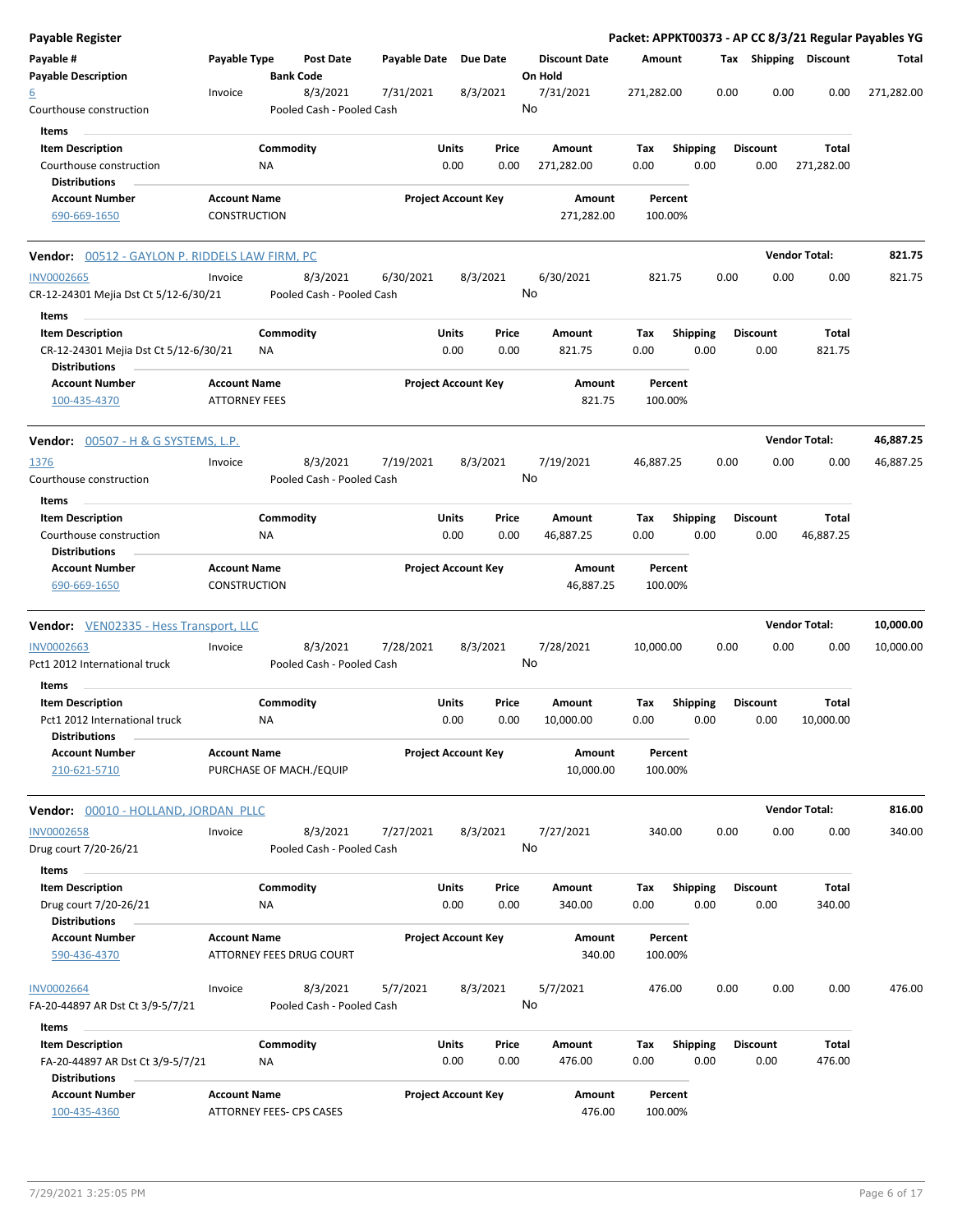| <b>Payable Register</b>                                                             |                     |                                       |                       |                            |                |                                 |             |                         |      |                         | Packet: APPKT00373 - AP CC 8/3/21 Regular Payables YG |          |
|-------------------------------------------------------------------------------------|---------------------|---------------------------------------|-----------------------|----------------------------|----------------|---------------------------------|-------------|-------------------------|------|-------------------------|-------------------------------------------------------|----------|
| Payable #<br><b>Payable Description</b>                                             | Payable Type        | Post Date<br><b>Bank Code</b>         | Payable Date Due Date |                            |                | <b>Discount Date</b><br>On Hold | Amount      |                         |      | Tax Shipping Discount   |                                                       | Total    |
| Vendor: 00623 - HOLT CAT                                                            |                     |                                       |                       |                            |                |                                 |             |                         |      |                         | <b>Vendor Total:</b>                                  | 45.15    |
| PIMJ0105508<br>#212 Pct 2 hose                                                      | Invoice             | 8/3/2021<br>Pooled Cash - Pooled Cash | 7/19/2021             |                            | 8/3/2021       | 7/19/2021<br>No                 |             | 45.15                   | 0.00 | 0.00                    | 0.00                                                  | 45.15    |
| Items<br><b>Item Description</b><br>#212 Pct 2 hose                                 |                     | Commodity<br>Goods                    |                       | Units<br>1.00              | Price<br>45.15 | Amount<br>45.15                 | Тах<br>0.00 | <b>Shipping</b><br>0.00 |      | <b>Discount</b><br>0.00 | Total<br>45.15                                        |          |
| <b>Distributions</b><br><b>Account Number</b>                                       |                     |                                       |                       |                            |                |                                 |             | Percent                 |      |                         |                                                       |          |
| 220-622-4580                                                                        | <b>Account Name</b> | <b>R&amp;M MACHINERY PARTS</b>        |                       | <b>Project Account Key</b> |                | Amount<br>45.15                 |             | 100.00%                 |      |                         |                                                       |          |
| <b>Vendor:</b> 00397 - JESSICA MCDONALD & ASSOC.                                    |                     |                                       |                       |                            |                |                                 |             |                         |      |                         | <b>Vendor Total:</b>                                  | 5,720.00 |
|                                                                                     |                     |                                       |                       |                            |                |                                 |             |                         |      |                         |                                                       |          |
| 3420<br>FA-20-44899 JC Dst Ct 4/15-6/1/21                                           | Invoice             | 8/3/2021<br>Pooled Cash - Pooled Cash | 6/1/2021              |                            | 8/3/2021       | 6/1/2021<br>No                  | 1,060.00    |                         | 0.00 | 0.00                    | 0.00                                                  | 1,060.00 |
| Items<br>$\sim$                                                                     |                     |                                       |                       |                            |                |                                 |             |                         |      |                         |                                                       |          |
| <b>Item Description</b>                                                             |                     | Commodity                             |                       | Units                      | Price          | Amount                          | Tax         | <b>Shipping</b>         |      | <b>Discount</b>         | Total                                                 |          |
| FA-20-44899 JC Dst Ct 4/15-6/1/21<br><b>Distributions</b>                           |                     | ΝA                                    |                       | 0.00                       | 0.00           | 1,060.00                        | 0.00        | 0.00                    |      | 0.00                    | 1,060.00                                              |          |
| <b>Account Number</b><br>100-435-4360                                               | <b>Account Name</b> | ATTORNEY FEES- CPS CASES              |                       | <b>Project Account Key</b> |                | Amount<br>1,060.00              |             | Percent<br>100.00%      |      |                         |                                                       |          |
| 3421<br>FA-20-44865 FG Dst Ct 5/27-6/5/21                                           | Invoice             | 8/3/2021<br>Pooled Cash - Pooled Cash | 6/5/2021              |                            | 8/3/2021       | 6/5/2021<br>No                  | 430.00      |                         | 0.00 | 0.00                    | 0.00                                                  | 430.00   |
| Items                                                                               |                     |                                       |                       |                            |                |                                 |             |                         |      |                         |                                                       |          |
| <b>Item Description</b>                                                             |                     | Commodity                             |                       | Units                      | Price          | Amount                          | Tax         | <b>Shipping</b>         |      | <b>Discount</b>         | Total                                                 |          |
| FA-20-44865 FG Dst Ct 5/27-6/5/21<br><b>Distributions</b>                           |                     | ΝA                                    |                       | 0.00                       | 0.00           | 430.00                          | 0.00        | 0.00                    |      | 0.00                    | 430.00                                                |          |
| <b>Account Number</b><br>100-435-4360                                               | <b>Account Name</b> | ATTORNEY FEES- CPS CASES              |                       | <b>Project Account Key</b> |                | Amount<br>430.00                |             | Percent<br>100.00%      |      |                         |                                                       |          |
| 3436<br>FA-21-45118 Triphann Dst Ct 4/29-6/10/21                                    | Invoice             | 8/3/2021<br>Pooled Cash - Pooled Cash | 6/10/2021             |                            | 8/3/2021       | 6/10/2021<br>No                 | 600.00      |                         | 0.00 | 0.00                    | 0.00                                                  | 600.00   |
| Items<br><b>Item Description</b>                                                    |                     | Commodity                             |                       | Units                      | Price          | Amount                          | Tax         | <b>Shipping</b>         |      | <b>Discount</b>         | Total                                                 |          |
| FA-21-45118 Triphann Dst Ct 4/29-6/10/21 NA<br><b>Distributions</b>                 |                     |                                       |                       | 0.00                       | 0.00           | 600.00                          | 0.00        | 0.00                    |      | 0.00                    | 600.00                                                |          |
| <b>Account Number</b>                                                               | <b>Account Name</b> |                                       |                       | <b>Project Account Key</b> |                | Amount                          |             | Percent                 |      |                         |                                                       |          |
| 100-435-4360                                                                        |                     | ATTORNEY FEES- CPS CASES              |                       |                            |                | 600.00                          |             | 100.00%                 |      |                         |                                                       |          |
| 3437<br>FA-20-44890 NA Dst Ct 5/7-6/9/21                                            | Invoice             | 8/3/2021<br>Pooled Cash - Pooled Cash | 6/9/2021              |                            | 8/3/2021       | 6/9/2021<br>No                  | 620.00      |                         | 0.00 | 0.00                    | 0.00                                                  | 620.00   |
| Items                                                                               |                     |                                       |                       |                            |                |                                 |             |                         |      |                         |                                                       |          |
| <b>Item Description</b><br>FA-20-44890 NA Dst Ct 5/7-6/9/21<br><b>Distributions</b> |                     | Commodity<br>NA                       |                       | Units<br>0.00              | Price<br>0.00  | Amount<br>620.00                | Tax<br>0.00 | <b>Shipping</b><br>0.00 |      | <b>Discount</b><br>0.00 | Total<br>620.00                                       |          |
| <b>Account Number</b><br>100-435-4360                                               | <b>Account Name</b> | <b>ATTORNEY FEES- CPS CASES</b>       |                       | <b>Project Account Key</b> |                | Amount<br>620.00                |             | Percent<br>100.00%      |      |                         |                                                       |          |
| 3445<br>FA-20-45088 AM Dst Ct 4/216/9/21                                            | Invoice             | 8/3/2021<br>Pooled Cash - Pooled Cash | 6/9/2021              |                            | 8/3/2021       | 6/9/2021<br>No                  |             | 590.00                  | 0.00 | 0.00                    | 0.00                                                  | 590.00   |
| Items                                                                               |                     |                                       |                       |                            |                |                                 |             |                         |      |                         |                                                       |          |
| <b>Item Description</b><br>FA-20-45088 AM Dst Ct 4/216/9/21                         |                     | Commodity<br>ΝA                       |                       | Units<br>0.00              | Price<br>0.00  | Amount<br>590.00                | Тах<br>0.00 | <b>Shipping</b><br>0.00 |      | <b>Discount</b><br>0.00 | Total<br>590.00                                       |          |
| <b>Distributions</b>                                                                |                     |                                       |                       |                            |                |                                 |             |                         |      |                         |                                                       |          |
| <b>Account Number</b><br>100-435-4360                                               | <b>Account Name</b> | ATTORNEY FEES- CPS CASES              |                       | <b>Project Account Key</b> |                | Amount<br>590.00                |             | Percent<br>100.00%      |      |                         |                                                       |          |
| 3454                                                                                | Invoice             | 8/3/2021                              | 6/11/2021             |                            | 8/3/2021       | 6/11/2021                       | 740.00      |                         | 0.00 | 0.00                    | 0.00                                                  | 740.00   |
| FA-19-44179 WC/JC Dst Ct 4/29-6/11/21                                               |                     | Pooled Cash - Pooled Cash             |                       |                            |                | No                              |             |                         |      |                         |                                                       |          |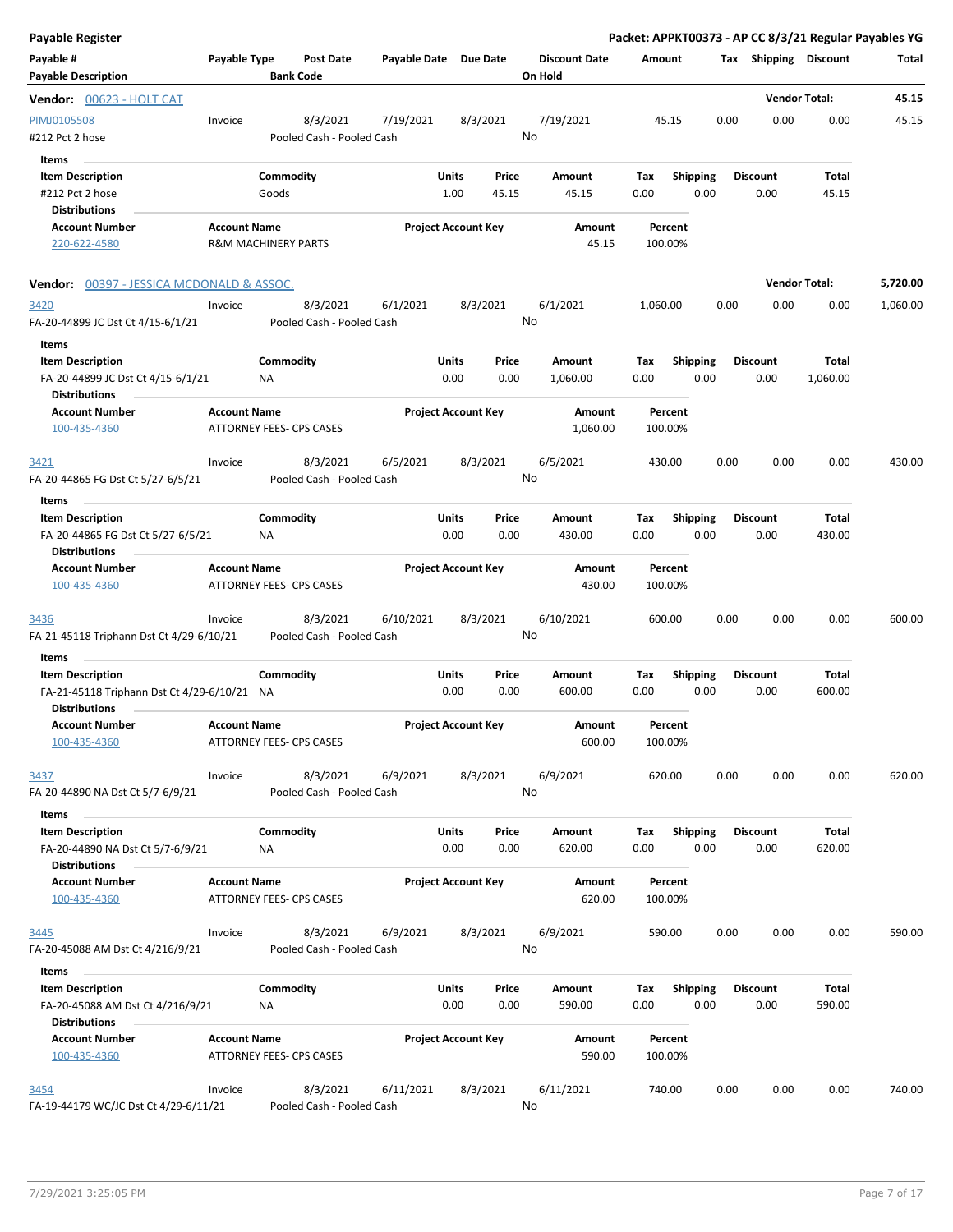| <b>Payable Register</b>                                                                  |                                            |                                       |                       |                            |                |                                 |             |                         |      |                         |                      | Packet: APPKT00373 - AP CC 8/3/21 Regular Payables YG |
|------------------------------------------------------------------------------------------|--------------------------------------------|---------------------------------------|-----------------------|----------------------------|----------------|---------------------------------|-------------|-------------------------|------|-------------------------|----------------------|-------------------------------------------------------|
| Payable #<br><b>Payable Description</b>                                                  | Payable Type                               | <b>Post Date</b><br><b>Bank Code</b>  | Payable Date Due Date |                            |                | <b>Discount Date</b><br>On Hold | Amount      |                         |      | Tax Shipping Discount   |                      | Total                                                 |
| Items                                                                                    |                                            |                                       |                       |                            |                |                                 |             |                         |      |                         |                      |                                                       |
| <b>Item Description</b><br>FA-19-44179 WC/JC Dst Ct 4/29-6/11/21<br><b>Distributions</b> | NA                                         | Commodity                             |                       | Units<br>0.00              | Price<br>0.00  | Amount<br>740.00                | Tax<br>0.00 | <b>Shipping</b><br>0.00 |      | <b>Discount</b><br>0.00 | Total<br>740.00      |                                                       |
| <b>Account Number</b>                                                                    |                                            |                                       |                       |                            |                |                                 |             |                         |      |                         |                      |                                                       |
| 100-435-4360                                                                             | <b>Account Name</b>                        | ATTORNEY FEES- CPS CASES              |                       | <b>Project Account Key</b> |                | Amount<br>740.00                | 100.00%     | Percent                 |      |                         |                      |                                                       |
| 3462<br>FA-20-44915 Worthy/Earnhart Dst Ct 1/20-6/9 Pooled Cash - Pooled Cash            | Invoice                                    | 8/3/2021                              | 6/9/2021              |                            | 8/3/2021       | 6/9/2021<br>No                  | 570.00      |                         | 0.00 | 0.00                    | 0.00                 | 570.00                                                |
| Items                                                                                    |                                            |                                       |                       |                            |                |                                 |             |                         |      |                         |                      |                                                       |
| <b>Item Description</b>                                                                  |                                            | Commodity                             |                       | Units                      | Price          | Amount                          | Tax         | <b>Shipping</b>         |      | <b>Discount</b>         | Total                |                                                       |
| FA-20-44915 Worthy/Earnhart Dst Ct 1/20 NA<br><b>Distributions</b>                       |                                            |                                       |                       | 0.00                       | 0.00           | 570.00                          | 0.00        | 0.00                    |      | 0.00                    | 570.00               |                                                       |
| <b>Account Number</b><br>100-435-4360                                                    | <b>Account Name</b>                        | ATTORNEY FEES- CPS CASES              |                       | <b>Project Account Key</b> |                | Amount<br>570.00                | 100.00%     | Percent                 |      |                         |                      |                                                       |
| 3483<br>FA-21-45178 Vasquez/Sutherland Dst Ct 5/6-6 Pooled Cash - Pooled Cash            | Invoice                                    | 8/3/2021                              | 6/18/2021             |                            | 8/3/2021<br>No | 6/18/2021                       | 310.00      |                         | 0.00 | 0.00                    | 0.00                 | 310.00                                                |
| Items                                                                                    |                                            |                                       |                       |                            |                |                                 |             |                         |      |                         |                      |                                                       |
| <b>Item Description</b>                                                                  |                                            | Commodity                             |                       | Units                      | Price          | Amount                          | Tax         | Shipping                |      | <b>Discount</b>         | Total                |                                                       |
| FA-21-45178 Vasquez/Sutherland Dst Ct 5 NA<br><b>Distributions</b>                       |                                            |                                       |                       | 0.00                       | 0.00           | 310.00                          | 0.00        | 0.00                    |      | 0.00                    | 310.00               |                                                       |
| <b>Account Number</b>                                                                    | <b>Account Name</b>                        |                                       |                       | <b>Project Account Key</b> |                | Amount                          |             | Percent                 |      |                         |                      |                                                       |
| 100-435-4360                                                                             |                                            | <b>ATTORNEY FEES- CPS CASES</b>       |                       |                            |                | 310.00                          | 100.00%     |                         |      |                         |                      |                                                       |
| INV0002590<br>FA-20-45019 Wright/Dean Dst Ct 4/12-7/1/21                                 | Invoice                                    | 8/3/2021<br>Pooled Cash - Pooled Cash | 7/1/2021              |                            | 8/3/2021<br>No | 7/1/2021                        | 800.00      |                         | 0.00 | 0.00                    | 0.00                 | 800.00                                                |
| Items                                                                                    |                                            |                                       |                       |                            |                |                                 |             |                         |      |                         |                      |                                                       |
| <b>Item Description</b>                                                                  |                                            | Commodity                             |                       | Units                      | Price          | Amount                          | Tax         | <b>Shipping</b>         |      | <b>Discount</b>         | Total                |                                                       |
| FA-20-45019 Wright/Dean Dst Ct 4/12-7/1 NA<br><b>Distributions</b>                       |                                            |                                       |                       | 0.00                       | 0.00           | 800.00                          | 0.00        | 0.00                    |      | 0.00                    | 800.00               |                                                       |
| <b>Account Number</b>                                                                    | <b>Account Name</b>                        |                                       |                       | <b>Project Account Key</b> |                | Amount                          |             | Percent                 |      |                         |                      |                                                       |
| 100-435-4360                                                                             |                                            | <b>ATTORNEY FEES- CPS CASES</b>       |                       |                            |                | 800.00                          | 100.00%     |                         |      |                         |                      |                                                       |
| <b>Vendor:</b> VEN02091 - Joe R. Jones Construction Inc                                  |                                            |                                       |                       |                            |                |                                 |             |                         |      | <b>Vendor Total:</b>    |                      | 10,257.96                                             |
| 20-083-10<br>Courthouse construction                                                     | Invoice                                    | 8/3/2021<br>Pooled Cash - Pooled Cash | 7/23/2021             |                            | 8/3/2021<br>No | 7/23/2021                       | 10,257.96   |                         | 0.00 | 0.00                    | 0.00                 | 10,257.96                                             |
| Items                                                                                    |                                            |                                       |                       |                            |                |                                 |             |                         |      |                         |                      |                                                       |
| <b>Item Description</b><br>Courthouse construction                                       | ΝA                                         | Commodity                             |                       | Units<br>0.00              | Price<br>0.00  | Amount<br>10,257.96             | Tax<br>0.00 | <b>Shipping</b><br>0.00 |      | <b>Discount</b><br>0.00 | Total<br>10,257.96   |                                                       |
| <b>Distributions</b><br><b>Account Number</b><br>690-669-1650                            | <b>Account Name</b><br><b>CONSTRUCTION</b> |                                       |                       | <b>Project Account Key</b> |                | Amount<br>10,257.96             | 100.00%     | Percent                 |      |                         |                      |                                                       |
| Vendor: 00541 - KIRBY, SHELLY                                                            |                                            |                                       |                       |                            |                |                                 |             |                         |      |                         | <b>Vendor Total:</b> | 60.00                                                 |
| 069476<br>7/22/21 Windom mowing                                                          | Invoice                                    | 8/3/2021<br>Pooled Cash - Pooled Cash | 7/22/2021             |                            | 8/3/2021<br>No | 7/22/2021                       |             | 60.00                   | 0.00 | 0.00                    | 0.00                 | 60.00                                                 |
| Items                                                                                    |                                            |                                       |                       |                            |                |                                 |             |                         |      |                         |                      |                                                       |
| <b>Item Description</b><br>7/22/21 Windom mowing                                         | NA                                         | Commodity                             |                       | Units<br>0.00              | Price<br>0.00  | Amount<br>60.00                 | Tax<br>0.00 | Shipping<br>0.00        |      | <b>Discount</b><br>0.00 | Total<br>60.00       |                                                       |
| <b>Distributions</b><br><b>Account Number</b><br>100-515-4502                            | <b>Account Name</b><br>LAWN MAINTENANCE    |                                       |                       | <b>Project Account Key</b> |                | Amount<br>60.00                 | 100.00%     | Percent                 |      |                         |                      |                                                       |
| Vendor: 00444 - KONICA MINOLTA PREMIER FINANCE                                           |                                            |                                       |                       |                            |                |                                 |             |                         |      |                         | <b>Vendor Total:</b> | 114.68                                                |
| 73286451                                                                                 | Invoice                                    | 8/3/2021                              | 7/26/2021             |                            | 8/3/2021       | 7/26/2021                       | 114.68      |                         | 0.00 | 0.00                    | 0.00                 | 114.68                                                |
| Turner copier Aug 2021                                                                   |                                            | Pooled Cash - Pooled Cash             |                       |                            |                | No                              |             |                         |      |                         |                      |                                                       |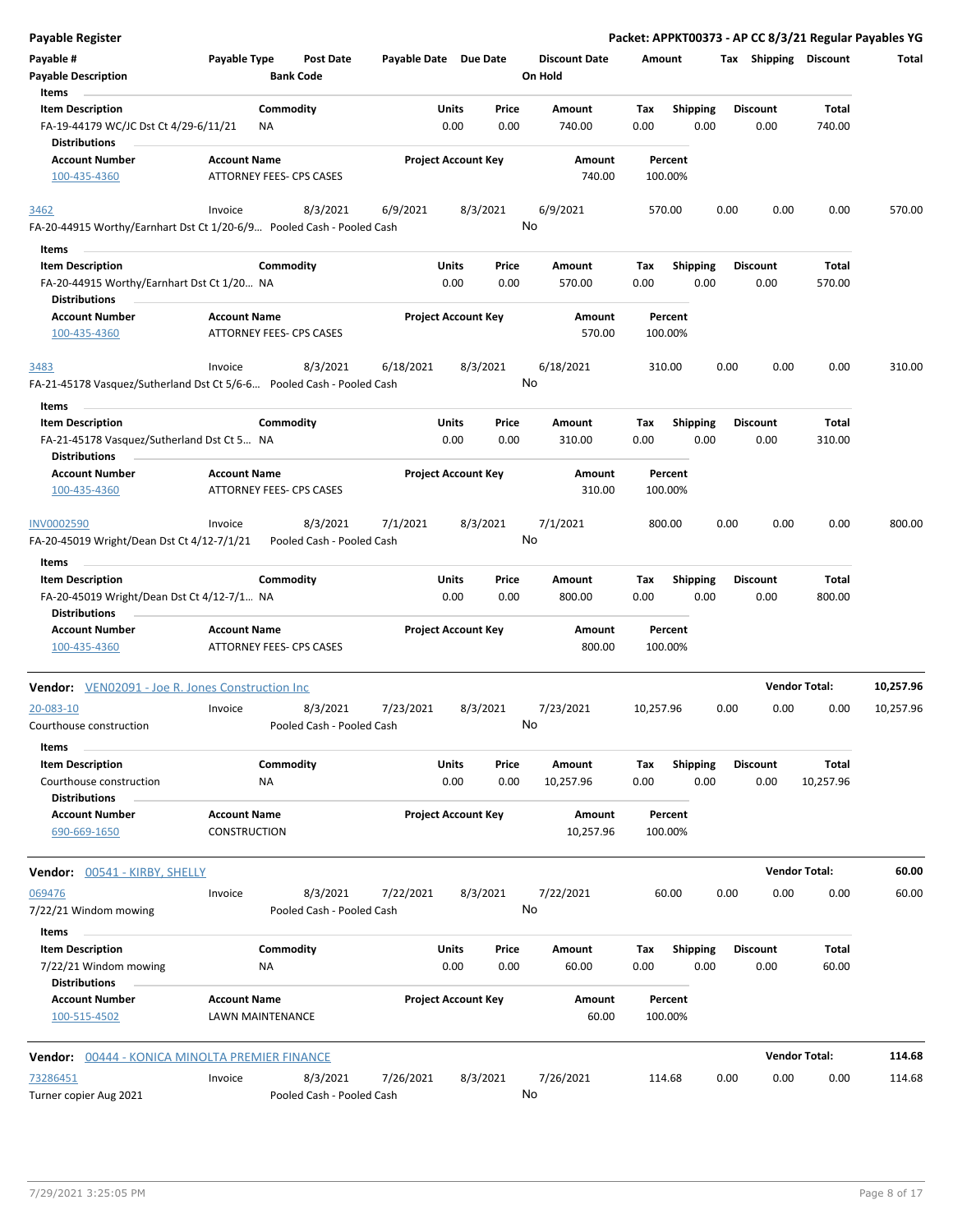| Payable Register                                                      |                                                |                                       |                       |                            |               |                                 |             |                         |                         |      | Packet: APPKT00373 - AP CC 8/3/21 Regular Payables YG |        |
|-----------------------------------------------------------------------|------------------------------------------------|---------------------------------------|-----------------------|----------------------------|---------------|---------------------------------|-------------|-------------------------|-------------------------|------|-------------------------------------------------------|--------|
| Payable #<br><b>Payable Description</b>                               | Payable Type                                   | Post Date<br><b>Bank Code</b>         | Payable Date Due Date |                            |               | <b>Discount Date</b><br>On Hold | Amount      |                         |                         |      | Tax Shipping Discount                                 | Total  |
| Items                                                                 |                                                |                                       |                       |                            |               |                                 |             |                         |                         |      |                                                       |        |
| <b>Item Description</b>                                               |                                                | Commodity                             |                       | Units                      | Price         | Amount                          | Tax         | <b>Shipping</b>         | Discount                |      | Total                                                 |        |
| Turner copier Aug 2021<br><b>Distributions</b>                        |                                                | ΝA                                    |                       | 0.00                       | 0.00          | 114.68                          | 0.00        | 0.00                    | 0.00                    |      | 114.68                                                |        |
| <b>Account Number</b>                                                 | <b>Account Name</b>                            |                                       |                       | <b>Project Account Key</b> |               | Amount                          |             | Percent                 |                         |      |                                                       |        |
| 100-510-3150                                                          | <b>COPIER RENTAL</b>                           |                                       |                       |                            |               | 114.68                          | 100.00%     |                         |                         |      |                                                       |        |
| <b>Vendor: 00239 - L &amp; L A/C-ELECTRICAL</b>                       |                                                |                                       |                       |                            |               |                                 |             |                         |                         |      | <b>Vendor Total:</b>                                  | 175.00 |
| 3328                                                                  | Invoice                                        | 8/3/2021                              | 7/26/2021             | 8/3/2021                   |               | 7/26/2021                       | 175.00      |                         | 0.00                    | 0.00 | 0.00                                                  | 175.00 |
| South jail AC repair                                                  |                                                | Pooled Cash - Pooled Cash             |                       |                            |               | No                              |             |                         |                         |      |                                                       |        |
| Items                                                                 |                                                |                                       |                       |                            |               |                                 |             |                         |                         |      |                                                       |        |
| <b>Item Description</b>                                               |                                                | Commodity                             |                       | Units                      | Price         | Amount                          | Tax         | <b>Shipping</b>         | <b>Discount</b>         |      | Total                                                 |        |
| South jail AC repair                                                  |                                                | ΝA                                    |                       | 0.00                       | 0.00          | 175.00                          | 0.00        | 0.00                    | 0.00                    |      | 175.00                                                |        |
| <b>Distributions</b>                                                  |                                                |                                       |                       |                            |               |                                 |             |                         |                         |      |                                                       |        |
| <b>Account Number</b><br>100-565-4500                                 | <b>Account Name</b><br><b>R&amp;M BUILDING</b> |                                       |                       | <b>Project Account Key</b> |               | Amount<br>175.00                | 100.00%     | Percent                 |                         |      |                                                       |        |
|                                                                       |                                                |                                       |                       |                            |               |                                 |             |                         |                         |      | <b>Vendor Total:</b>                                  | 852.96 |
| <b>Vendor:</b> VEN02145 - Lackey, Dean                                |                                                |                                       |                       |                            |               |                                 |             |                         |                         |      |                                                       |        |
| <b>INV0002640</b><br>6/27-7/1/21 travel-meals/miles                   | Invoice                                        | 8/3/2021<br>Pooled Cash - Pooled Cash | 7/27/2021             | 8/3/2021                   |               | 7/27/2021<br>No                 | 852.96      |                         | 0.00                    | 0.00 | 0.00                                                  | 852.96 |
| Items                                                                 |                                                |                                       |                       |                            |               |                                 |             |                         |                         |      |                                                       |        |
| <b>Item Description</b>                                               |                                                | Commodity                             |                       | Units                      | Price         | Amount                          | Tax         | <b>Shipping</b>         | <b>Discount</b>         |      | Total                                                 |        |
| 6/27-7/1/21 travel-meals/miles<br><b>Distributions</b>                |                                                | ΝA                                    |                       | 0.00                       | 0.00          | 852.96                          | 0.00        | 0.00                    | 0.00                    |      | 852.96                                                |        |
| <b>Account Number</b>                                                 | <b>Account Name</b>                            |                                       |                       | <b>Project Account Key</b> |               | Amount                          |             | Percent                 |                         |      |                                                       |        |
| 240-624-4270                                                          |                                                | OUT OF COUNTY TRAVEL/TRAINING         |                       |                            |               | 852.96                          | 100.00%     |                         |                         |      |                                                       |        |
| <b>Vendor:</b> VEN02440 - Law Office of Bi Hunt                       |                                                |                                       |                       |                            |               |                                 |             |                         |                         |      | <b>Vendor Total:</b>                                  | 300.00 |
| INV0002679                                                            | Invoice                                        | 8/3/2021                              | 7/27/2021             | 8/3/2021                   |               | 7/27/2021                       | 300.00      |                         | 0.00                    | 0.00 | 0.00                                                  | 300.00 |
| 50787 Gamez Co Ct@Law                                                 |                                                | Pooled Cash - Pooled Cash             |                       |                            |               | No                              |             |                         |                         |      |                                                       |        |
| Items                                                                 |                                                |                                       |                       |                            |               |                                 |             |                         |                         |      |                                                       |        |
| <b>Item Description</b>                                               |                                                | Commodity                             |                       | Units                      | Price         | Amount                          | Tax         | <b>Shipping</b>         | <b>Discount</b>         |      | Total                                                 |        |
| 50787 Gamez Co Ct@Law<br><b>Distributions</b>                         |                                                | ΝA                                    |                       | 0.00                       | 0.00          | 300.00                          | 0.00        | 0.00                    | 0.00                    |      | 300.00                                                |        |
| <b>Account Number</b>                                                 | <b>Account Name</b>                            |                                       |                       | <b>Project Account Key</b> |               | Amount                          |             | Percent                 |                         |      |                                                       |        |
| 100-410-4240                                                          |                                                | INDIGENT ATTORNEY FEES                |                       |                            |               | 300.00                          | 100.00%     |                         |                         |      |                                                       |        |
| <b>Vendor: 00337 - MIEARS, STEVEN R.</b>                              |                                                |                                       |                       |                            |               |                                 |             |                         |                         |      | <b>Vendor Total:</b>                                  | 600.00 |
| <b>INV0002644</b><br>FA-20-44915 KE Dst Ct mediator 3/2-7/19/21       | Invoice                                        | 8/3/2021<br>Pooled Cash - Pooled Cash | 7/19/2021             | 8/3/2021                   |               | 7/19/2021<br>No                 | 600.00      |                         | 0.00                    | 0.00 | 0.00                                                  | 600.00 |
| Items                                                                 |                                                |                                       |                       |                            |               |                                 |             |                         |                         |      |                                                       |        |
| <b>Item Description</b><br>FA-20-44915 KE Dst Ct mediator 3/2-7/19 NA |                                                | Commodity                             |                       | Units<br>0.00              | Price<br>0.00 | Amount<br>600.00                | Tax<br>0.00 | <b>Shipping</b><br>0.00 | <b>Discount</b><br>0.00 |      | Total<br>600.00                                       |        |
| <b>Distributions</b>                                                  |                                                |                                       |                       |                            |               |                                 |             |                         |                         |      |                                                       |        |
| <b>Account Number</b><br>100-435-4420                                 | <b>Account Name</b>                            | OTHER PROFESSIONAL SERV.              |                       | <b>Project Account Key</b> |               | Amount<br>600.00                | 100.00%     | Percent                 |                         |      |                                                       |        |
| <b>Vendor:</b> VEN02674 - Morris, Destiney                            |                                                |                                       |                       |                            |               |                                 |             |                         |                         |      | <b>Vendor Total:</b>                                  | 84.37  |
| <b>INV0002659</b>                                                     | Invoice                                        | 8/3/2021                              | 7/19/2021             | 8/3/2021                   |               | 7/19/2021                       |             | 84.37                   | 0.00                    | 0.00 | 0.00                                                  | 84.37  |
| 8/12/21 training- miles/meals                                         |                                                | Pooled Cash - Pooled Cash             |                       |                            |               | No                              |             |                         |                         |      |                                                       |        |
| Items                                                                 |                                                |                                       |                       |                            |               |                                 |             |                         |                         |      |                                                       |        |
| <b>Item Description</b>                                               |                                                | Commodity                             |                       | Units                      | Price         | Amount                          | Tax         | <b>Shipping</b>         | <b>Discount</b>         |      | Total                                                 |        |
| 8/12/21 training- miles/meals                                         |                                                | ΝA                                    |                       | 0.00                       | 0.00          | 84.37                           | 0.00        | 0.00                    | 0.00                    |      | 84.37                                                 |        |
| <b>Distributions</b>                                                  |                                                |                                       |                       |                            |               |                                 |             |                         |                         |      |                                                       |        |
| <b>Account Number</b>                                                 | <b>Account Name</b>                            |                                       |                       | <b>Project Account Key</b> |               | Amount                          |             | Percent                 |                         |      |                                                       |        |
| 310-560-4270                                                          |                                                | OUT OF COUNTY TRAVEL/TRAINING         |                       |                            |               | 84.37                           | 100.00%     |                         |                         |      |                                                       |        |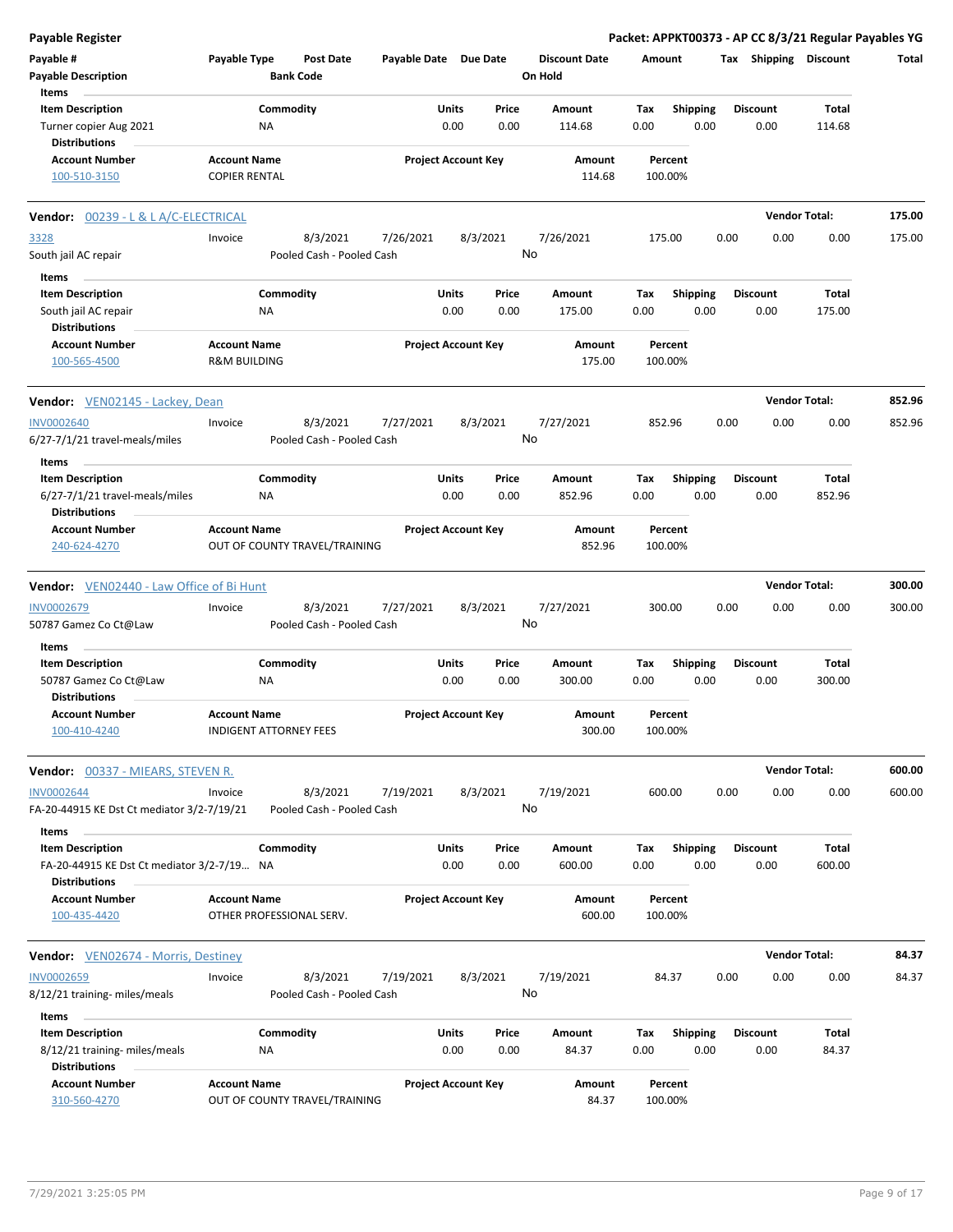| <b>Payable Register</b>                                                                            |                     |                                 |                                       |                       |               |                            |                                 |                    |             |                         |      |                         | Packet: APPKT00373 - AP CC 8/3/21 Regular Payables YG |          |
|----------------------------------------------------------------------------------------------------|---------------------|---------------------------------|---------------------------------------|-----------------------|---------------|----------------------------|---------------------------------|--------------------|-------------|-------------------------|------|-------------------------|-------------------------------------------------------|----------|
| Payable #<br><b>Payable Description</b>                                                            | Payable Type        | <b>Bank Code</b>                | <b>Post Date</b>                      | Payable Date Due Date |               |                            | <b>Discount Date</b><br>On Hold |                    | Amount      |                         |      | Tax Shipping Discount   |                                                       | Total    |
| Vendor: 00006 - PARKER TIRE                                                                        |                     |                                 |                                       |                       |               |                            |                                 |                    |             |                         |      |                         | <b>Vendor Total:</b>                                  | 140.00   |
| 13273<br>Pct 1 flat repair/firestone tube                                                          | Invoice             |                                 | 8/3/2021<br>Pooled Cash - Pooled Cash | 7/26/2021             |               | 8/3/2021                   | 7/26/2021<br>No                 |                    | 140.00      |                         | 0.00 | 0.00                    | 0.00                                                  | 140.00   |
| Items<br><b>Item Description</b><br>Pct 1 flat repair/firestone tube<br><b>Distributions</b>       |                     | Commodity<br>ΝA                 |                                       |                       | Units<br>0.00 | Price<br>0.00              | Amount<br>140.00                |                    | Tax<br>0.00 | <b>Shipping</b><br>0.00 |      | <b>Discount</b><br>0.00 | Total<br>140.00                                       |          |
| <b>Account Number</b><br>210-621-4590                                                              | <b>Account Name</b> | R&M MACH. TIRES & TUBES         |                                       |                       |               | <b>Project Account Key</b> |                                 | Amount<br>140.00   | 100.00%     | Percent                 |      |                         |                                                       |          |
| <b>Vendor:</b> 00589 - PERKINS, J. DANIEL                                                          |                     |                                 |                                       |                       |               |                            |                                 |                    |             |                         |      |                         | <b>Vendor Total:</b>                                  | 2,259.00 |
| <b>INV0002587</b><br>FA-20-44888 HV Dst Ct 4/6-5/7/21<br>Items                                     | Invoice             |                                 | 8/3/2021<br>Pooled Cash - Pooled Cash | 5/7/2021              |               | 8/3/2021                   | 5/7/2021<br>No                  |                    | 1,224.00    |                         | 0.00 | 0.00                    | 0.00                                                  | 1,224.00 |
| <b>Item Description</b><br>FA-20-44888 HV Dst Ct 4/6-5/7/21<br><b>Distributions</b>                |                     | Commodity<br>NA                 |                                       |                       | Units<br>0.00 | Price<br>0.00              | Amount<br>1,224.00              |                    | Tax<br>0.00 | <b>Shipping</b><br>0.00 |      | <b>Discount</b><br>0.00 | Total<br>1,224.00                                     |          |
| <b>Account Number</b><br>100-435-4360                                                              | <b>Account Name</b> | ATTORNEY FEES- CPS CASES        |                                       |                       |               | <b>Project Account Key</b> |                                 | Amount<br>1,224.00 | 100.00%     | Percent                 |      |                         |                                                       |          |
| <b>INV0002642</b><br>FA-15-42456 AG/PNJ Dst Ct 6/26-7/15/21                                        | Invoice             |                                 | 8/3/2021<br>Pooled Cash - Pooled Cash | 7/15/2021             |               | 8/3/2021                   | 7/15/2021<br>No                 |                    | 423.00      |                         | 0.00 | 0.00                    | 0.00                                                  | 423.00   |
| Items<br><b>Item Description</b><br>FA-15-42456 AG/PNJ Dst Ct 6/26-7/15/21<br><b>Distributions</b> |                     | Commodity<br>NA.                |                                       |                       | Units<br>0.00 | Price<br>0.00              | Amount<br>423.00                |                    | Tax<br>0.00 | <b>Shipping</b><br>0.00 |      | <b>Discount</b><br>0.00 | Total<br>423.00                                       |          |
| <b>Account Number</b><br>100-435-4360                                                              | <b>Account Name</b> | ATTORNEY FEES- CPS CASES        |                                       |                       |               | <b>Project Account Key</b> |                                 | Amount<br>423.00   | 100.00%     | Percent                 |      |                         |                                                       |          |
| INV0002643<br>FA-20-44880 MH Dst Ct 6/17-7/19/21                                                   | Invoice             |                                 | 8/3/2021<br>Pooled Cash - Pooled Cash | 7/19/2021             |               | 8/3/2021                   | 7/19/2021<br>No                 |                    | 612.00      |                         | 0.00 | 0.00                    | 0.00                                                  | 612.00   |
| Items                                                                                              |                     |                                 |                                       |                       |               |                            |                                 |                    |             |                         |      |                         |                                                       |          |
| <b>Item Description</b><br>FA-20-44880 MH Dst Ct 6/17-7/19/21<br><b>Distributions</b>              |                     | Commodity<br>ΝA                 |                                       |                       | Units<br>0.00 | Price<br>0.00              | Amount<br>612.00                |                    | Tax<br>0.00 | <b>Shipping</b><br>0.00 |      | Discount<br>0.00        | Total<br>612.00                                       |          |
| <b>Account Number</b><br>100-435-4360                                                              | <b>Account Name</b> | <b>ATTORNEY FEES- CPS CASES</b> |                                       |                       |               | <b>Project Account Key</b> |                                 | Amount<br>612.00   | 100.00%     | Percent                 |      |                         |                                                       |          |
| <b>Vendor:</b> VEN02075 - Porter, Will                                                             |                     |                                 |                                       |                       |               |                            |                                 |                    |             |                         |      |                         | <b>Vendor Total:</b>                                  | 175.00   |
| 187119<br>Criminal/Civil law conference registration 9/22 Pooled Cash - Pooled Cash                | Invoice             |                                 | 8/3/2021                              | 6/28/2021             |               | 8/3/2021                   | 6/28/2021<br>No                 |                    | 175.00      |                         | 0.00 | 0.00                    | 0.00                                                  | 175.00   |
| Items                                                                                              |                     |                                 |                                       |                       |               |                            |                                 |                    |             |                         |      |                         |                                                       |          |
| <b>Item Description</b><br>Criminal/Civil law conference registration  NA<br><b>Distributions</b>  |                     | Commodity                       |                                       |                       | Units<br>0.00 | Price<br>0.00              | Amount<br>175.00                |                    | Тах<br>0.00 | <b>Shipping</b><br>0.00 |      | <b>Discount</b><br>0.00 | Total<br>175.00                                       |          |
| <b>Account Number</b><br>100-475-4270                                                              | <b>Account Name</b> |                                 | OUT OF COUNTY TRAVEL/TRAINING         |                       |               | <b>Project Account Key</b> |                                 | Amount<br>175.00   | 100.00%     | Percent                 |      |                         |                                                       |          |
| <b>Vendor:</b> 00057 - PUSH & PULL HYDRAULICS                                                      |                     |                                 |                                       |                       |               |                            |                                 |                    |             |                         |      |                         | <b>Vendor Total:</b>                                  | 225.00   |
| 15822<br>Pct 2 seal kit/rebuilt cylinder                                                           | Invoice             |                                 | 8/3/2021<br>Pooled Cash - Pooled Cash | 7/22/2021             |               | 8/3/2021                   | 7/22/2021<br>No                 |                    | 225.00      |                         | 0.00 | 0.00                    | 0.00                                                  | 225.00   |
| <b>Items</b>                                                                                       |                     |                                 |                                       |                       |               |                            |                                 |                    |             |                         |      |                         |                                                       |          |
| <b>Item Description</b><br>Pct 2 seal kit/rebuilt cylinder<br><b>Distributions</b>                 |                     | Commodity<br>ΝA                 |                                       |                       | Units<br>0.00 | Price<br>0.00              | Amount<br>225.00                |                    | Tax<br>0.00 | <b>Shipping</b><br>0.00 |      | <b>Discount</b><br>0.00 | Total<br>225.00                                       |          |
| <b>Account Number</b><br>220-622-4580                                                              | <b>Account Name</b> | <b>R&amp;M MACHINERY PARTS</b>  |                                       |                       |               | <b>Project Account Key</b> |                                 | Amount<br>225.00   | 100.00%     | Percent                 |      |                         |                                                       |          |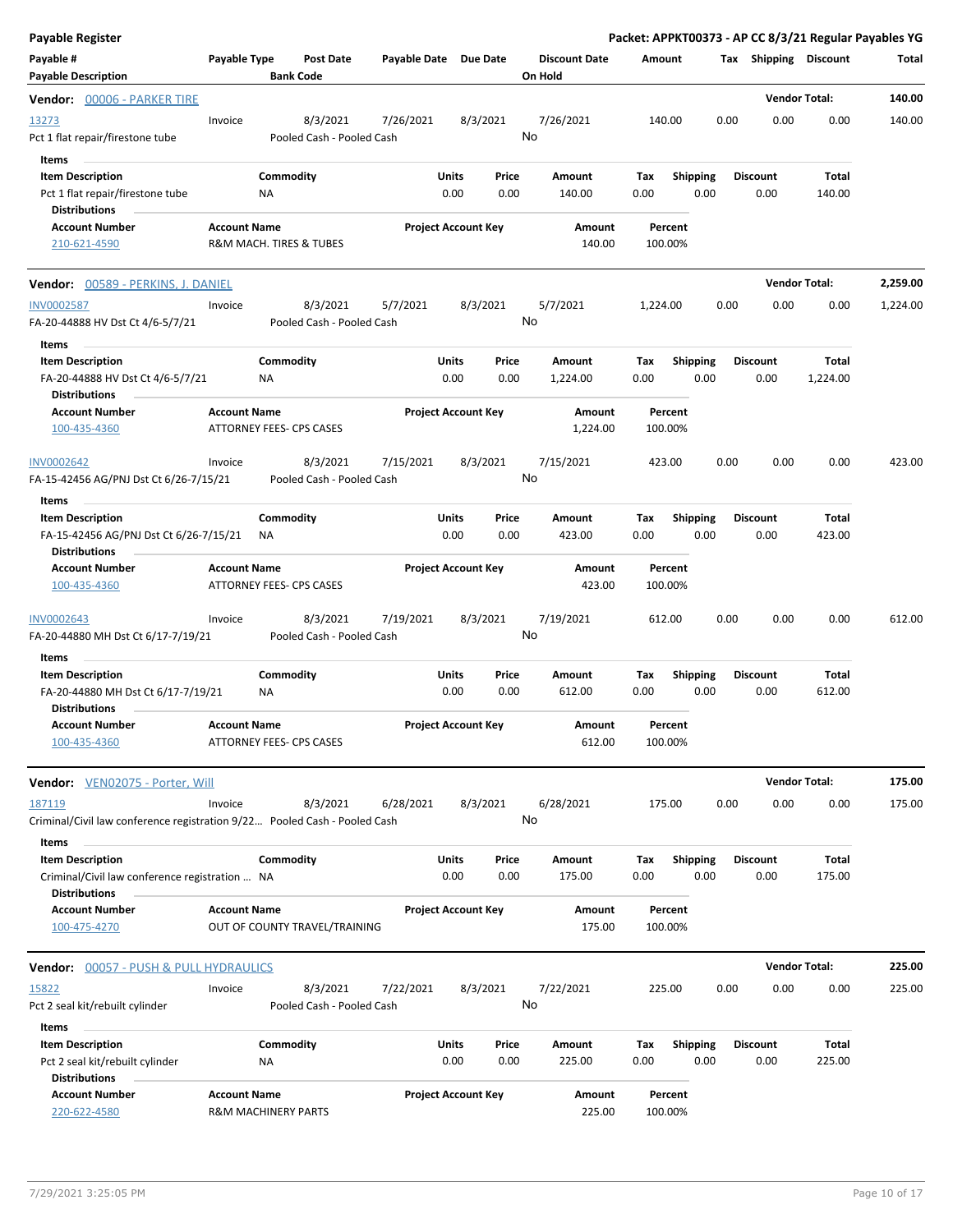| <b>Payable Register</b>                                                                       |                     |                                       |                       |                                |                                 |                    |                          |                         | Packet: APPKT00373 - AP CC 8/3/21 Regular Payables YG |          |
|-----------------------------------------------------------------------------------------------|---------------------|---------------------------------------|-----------------------|--------------------------------|---------------------------------|--------------------|--------------------------|-------------------------|-------------------------------------------------------|----------|
| Payable #<br><b>Payable Description</b>                                                       | Payable Type        | <b>Post Date</b><br><b>Bank Code</b>  | Payable Date Due Date |                                | <b>Discount Date</b><br>On Hold | Amount             |                          | Tax Shipping Discount   |                                                       | Total    |
| Vendor: 00353 - RDO EQUIPMENT CO                                                              |                     |                                       |                       |                                |                                 |                    |                          |                         | <b>Vendor Total:</b>                                  | 297.72   |
| P8111924<br>#7451005 Pct 1 filters                                                            | Invoice             | 8/3/2021<br>Pooled Cash - Pooled Cash | 7/20/2021             | 8/3/2021                       | 7/20/2021<br>No                 | 221.30             | 0.00                     | 0.00                    | 0.00                                                  | 221.30   |
| Items                                                                                         |                     |                                       |                       |                                |                                 |                    |                          |                         |                                                       |          |
| <b>Item Description</b><br>#7451005 Pct 1 filters                                             |                     | Commodity<br>ΝA                       |                       | Units<br>Price<br>0.00<br>0.00 | Amount<br>221.30                | Tax<br>0.00        | <b>Shipping</b><br>0.00  | <b>Discount</b><br>0.00 | <b>Total</b><br>221.30                                |          |
| <b>Distributions</b><br><b>Account Number</b>                                                 | <b>Account Name</b> |                                       |                       | <b>Project Account Key</b>     | Amount                          | Percent            |                          |                         |                                                       |          |
| 210-621-4580                                                                                  |                     | <b>R&amp;M MACHINERY PARTS</b>        |                       |                                | 221.30                          | 100.00%            |                          |                         |                                                       |          |
| P8138924<br>#7451001 Pct 2 fuel filters                                                       | Invoice             | 8/3/2021<br>Pooled Cash - Pooled Cash | 7/23/2021             | 8/3/2021                       | 7/23/2021<br>No                 | 66.42              | 0.00                     | 10.00                   | 0.00                                                  | 76.42    |
| Items                                                                                         |                     |                                       |                       |                                |                                 |                    |                          |                         |                                                       |          |
| <b>Item Description</b><br>#7451001 Pct 2 fuel filters<br><b>Distributions</b>                |                     | Commodity<br><b>NA</b>                |                       | Units<br>Price<br>0.00<br>0.00 | Amount<br>66.42                 | Tax<br>0.00        | <b>Shipping</b><br>10.00 | <b>Discount</b><br>0.00 | <b>Total</b><br>76.42                                 |          |
| <b>Account Number</b><br>220-622-4580                                                         | <b>Account Name</b> | <b>R&amp;M MACHINERY PARTS</b>        |                       | <b>Project Account Key</b>     | Amount<br>76.42                 | Percent<br>100.00% |                          |                         |                                                       |          |
| Vendor: 00319 - RED RIVER TRUCK REPAIR                                                        |                     |                                       |                       |                                |                                 |                    |                          |                         | <b>Vendor Total:</b>                                  | 94.04    |
| 866707                                                                                        | Invoice             | 8/3/2021                              | 7/27/2021             | 8/3/2021                       | 7/27/2021                       | 94.04              | 0.00                     | 0.00                    | 0.00                                                  | 94.04    |
| Pct 2 rod kit/valve                                                                           |                     | Pooled Cash - Pooled Cash             |                       |                                | No                              |                    |                          |                         |                                                       |          |
| Items                                                                                         |                     |                                       |                       |                                |                                 |                    |                          |                         |                                                       |          |
| <b>Item Description</b>                                                                       |                     | Commodity                             |                       | Units<br>Price                 | Amount                          | Tax                | <b>Shipping</b>          | <b>Discount</b>         | Total                                                 |          |
| Pct 2 rod kit/valve<br><b>Distributions</b>                                                   |                     | ΝA                                    |                       | 0.00<br>0.00                   | 94.04                           | 0.00               | 0.00                     | 0.00                    | 94.04                                                 |          |
| <b>Account Number</b><br>220-622-4580                                                         | <b>Account Name</b> | <b>R&amp;M MACHINERY PARTS</b>        |                       | <b>Project Account Key</b>     | Amount<br>94.04                 | Percent<br>100.00% |                          |                         |                                                       |          |
| Vendor: 00289 - RELIANT                                                                       |                     |                                       |                       |                                |                                 |                    |                          |                         | <b>Vendor Total:</b>                                  | 204.10   |
| 116 008 618 017 2<br>#6 878 909-8 Windom gd light 6/17-7/20/21                                | Invoice             | 8/3/2021<br>Pooled Cash - Pooled Cash | 7/26/2021             | 8/3/2021                       | 7/26/2021<br>No                 | 27.78              | 0.00                     | 0.00                    | 0.00                                                  | 27.78    |
| Items                                                                                         |                     |                                       |                       |                                |                                 |                    |                          |                         |                                                       |          |
| <b>Item Description</b><br>#6 878 909-8 Windom gd light 6/17-7/20/ NA<br><b>Distributions</b> |                     | Commodity                             |                       | Units<br>Price<br>0.00<br>0.00 | Amount<br>27.78                 | Тах<br>0.00        | <b>Shipping</b><br>0.00  | <b>Discount</b><br>0.00 | <b>Total</b><br>27.78                                 |          |
| <b>Account Number</b><br>100-515-4400                                                         | <b>Account Name</b> | UTILITIES ELECTRICITY                 |                       | <b>Project Account Key</b>     | Amount<br>27.78                 | Percent<br>100.00% |                          |                         |                                                       |          |
| 305 000 903 001 8<br>#15 119 264-8 Turner 6/16-7/19/21                                        | Invoice             | 8/3/2021<br>Pooled Cash - Pooled Cash | 7/23/2021             | 8/3/2021                       | 7/23/2021<br>No                 | 176.32             | 0.00                     | 0.00                    | 0.00                                                  | 176.32   |
| Items                                                                                         |                     |                                       |                       |                                |                                 |                    |                          |                         |                                                       |          |
| <b>Item Description</b><br>#15 119 264-8 Turner 6/16-7/19/21<br><b>Distributions</b>          |                     | Commodity<br>ΝA                       |                       | Units<br>Price<br>0.00<br>0.00 | Amount<br>176.32                | Тах<br>0.00        | Shipping<br>0.00         | <b>Discount</b><br>0.00 | Total<br>176.32                                       |          |
| <b>Account Number</b>                                                                         | <b>Account Name</b> |                                       |                       | <b>Project Account Key</b>     | Amount                          | Percent            |                          |                         |                                                       |          |
| 100-518-4400                                                                                  |                     | UTILITIES ELECTRICITY                 |                       |                                | 176.32                          | 100.00%            |                          |                         |                                                       |          |
| <b>Vendor: 00191 - SANSOM TRUCK PARTS</b>                                                     |                     |                                       |                       |                                |                                 |                    |                          |                         | <b>Vendor Total:</b>                                  | 3,473.45 |
| 62465                                                                                         | Invoice             | 8/3/2021                              | 7/14/2021             | 8/3/2021                       | 7/14/2021                       | 85.00              | 0.00                     | 0.00                    | 0.00                                                  | 85.00    |
| Pct 3 Int #334 AC repair                                                                      |                     | Pooled Cash - Pooled Cash             |                       |                                | No                              |                    |                          |                         |                                                       |          |
| Items                                                                                         |                     |                                       |                       |                                |                                 |                    |                          |                         |                                                       |          |
| <b>Item Description</b>                                                                       |                     | Commodity                             |                       | Units<br>Price                 | Amount                          | Tax                | <b>Shipping</b>          | <b>Discount</b>         | Total                                                 |          |
| Pct 3 Int #334 AC repair<br><b>Distributions</b>                                              |                     | ΝA                                    |                       | 0.00<br>0.00                   | 85.00                           | 0.00               | 0.00                     | 0.00                    | 85.00                                                 |          |
| <b>Account Number</b><br>230-623-4580                                                         | <b>Account Name</b> | R&M MACHINERY PARTS                   |                       | <b>Project Account Key</b>     | Amount<br>85.00                 | Percent<br>100.00% |                          |                         |                                                       |          |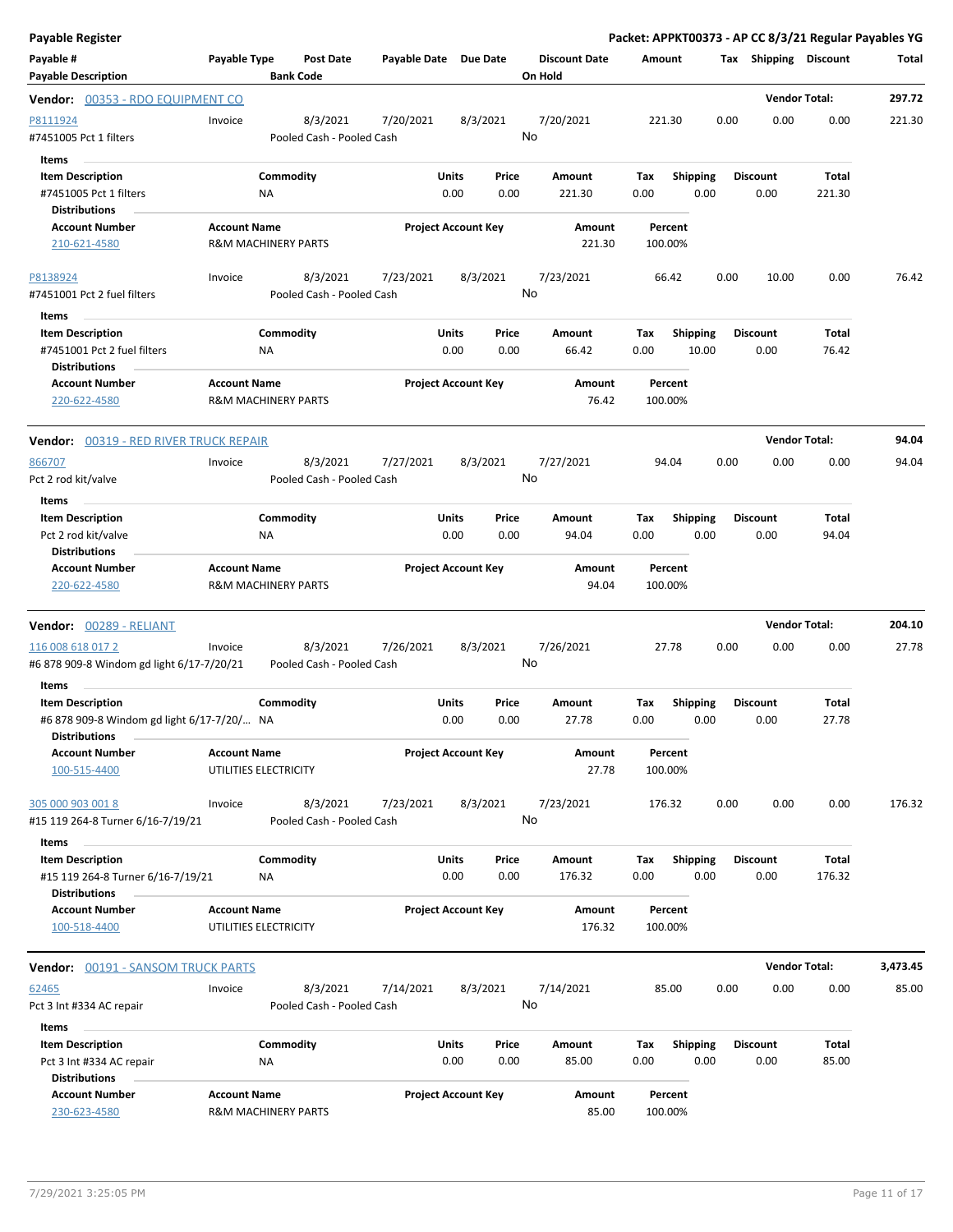| <b>Payable Register</b>                                                                          |                                                       |                        |                                       |                            |                      |               |                                 |             |                         |      |                         | Packet: APPKT00373 - AP CC 8/3/21 Regular Payables YG |          |
|--------------------------------------------------------------------------------------------------|-------------------------------------------------------|------------------------|---------------------------------------|----------------------------|----------------------|---------------|---------------------------------|-------------|-------------------------|------|-------------------------|-------------------------------------------------------|----------|
| Payable #<br><b>Payable Description</b>                                                          | Payable Type                                          | <b>Bank Code</b>       | <b>Post Date</b>                      | Payable Date Due Date      |                      |               | <b>Discount Date</b><br>On Hold |             | Amount                  |      | Tax Shipping Discount   |                                                       | Total    |
| 62468<br>Pct 3 GMC water truck #313 repair                                                       | Invoice                                               |                        | 8/3/2021<br>Pooled Cash - Pooled Cash | 7/14/2021                  |                      | 8/3/2021      | 7/14/2021<br>No                 |             | 2,611.55                | 0.00 | 0.00                    | 0.00                                                  | 2,611.55 |
| <b>Items</b>                                                                                     |                                                       |                        |                                       |                            |                      |               |                                 |             |                         |      |                         |                                                       |          |
| <b>Item Description</b><br>Pct 3 GMC water truck #313 repair                                     |                                                       | Commodity<br>ΝA        |                                       |                            | Units<br>0.00        | Price<br>0.00 | Amount<br>2,611.55              | Tax<br>0.00 | <b>Shipping</b><br>0.00 |      | <b>Discount</b><br>0.00 | Total<br>2,611.55                                     |          |
| Distributions                                                                                    |                                                       |                        |                                       |                            |                      |               |                                 |             |                         |      |                         |                                                       |          |
| <b>Account Number</b><br>230-623-4580                                                            | <b>Account Name</b><br><b>R&amp;M MACHINERY PARTS</b> |                        |                                       | <b>Project Account Key</b> |                      |               | Amount<br>2,611.55              |             | Percent<br>100.00%      |      |                         |                                                       |          |
| 62490                                                                                            | Invoice                                               |                        | 8/3/2021                              | 7/21/2021                  |                      | 8/3/2021      | 7/21/2021<br>No                 |             | 776.90                  | 0.00 | 0.00                    | 0.00                                                  | 776.90   |
| Pct 3 #306 truck repair                                                                          |                                                       |                        | Pooled Cash - Pooled Cash             |                            |                      |               |                                 |             |                         |      |                         |                                                       |          |
| Items                                                                                            |                                                       |                        |                                       |                            |                      |               |                                 |             |                         |      |                         |                                                       |          |
| <b>Item Description</b><br>Pct 3 #306 truck repair<br><b>Distributions</b>                       |                                                       | Commodity<br><b>NA</b> |                                       |                            | Units<br>0.00        | Price<br>0.00 | Amount<br>776.90                | Tax<br>0.00 | <b>Shipping</b><br>0.00 |      | <b>Discount</b><br>0.00 | Total<br>776.90                                       |          |
| <b>Account Number</b><br>230-623-4580                                                            | <b>Account Name</b><br><b>R&amp;M MACHINERY PARTS</b> |                        |                                       | <b>Project Account Key</b> |                      |               | Amount<br>776.90                |             | Percent<br>100.00%      |      |                         |                                                       |          |
| Vendor: 00817 - SMITH, THOMAS SCOTT                                                              |                                                       |                        |                                       |                            |                      |               |                                 |             |                         |      |                         | <b>Vendor Total:</b>                                  | 289.00   |
| INV0002661                                                                                       | Invoice                                               |                        | 8/3/2021                              | 5/13/2021                  |                      | 5/13/2021     | 5/13/2021                       |             | 289.00                  | 0.00 | 0.00                    | 0.00                                                  | 289.00   |
| O/V Haggard Dst Ct 4/14-5/13/21                                                                  |                                                       |                        | Pooled Cash - Pooled Cash             |                            |                      |               | No                              |             |                         |      |                         |                                                       |          |
| Items                                                                                            |                                                       |                        |                                       |                            |                      |               |                                 |             |                         |      |                         |                                                       |          |
| <b>Item Description</b><br>O/V Haggard Dst Ct 4/14-5/13/21                                       |                                                       | Commodity<br>NA        |                                       |                            | Units<br>0.00        | Price<br>0.00 | Amount<br>289.00                | Tax<br>0.00 | <b>Shipping</b><br>0.00 |      | <b>Discount</b><br>0.00 | Total<br>289.00                                       |          |
| <b>Distributions</b><br><b>Account Number</b>                                                    | <b>Account Name</b>                                   |                        |                                       | <b>Project Account Key</b> |                      |               | Amount                          |             | Percent                 |      |                         |                                                       |          |
| 100-435-4370                                                                                     | <b>ATTORNEY FEES</b>                                  |                        |                                       |                            |                      |               | 289.00                          |             | 100.00%                 |      |                         |                                                       |          |
| <b>Vendor:</b> 00801 - SOLOMON, AMANDA                                                           |                                                       |                        |                                       |                            |                      |               |                                 |             |                         |      |                         | <b>Vendor Total:</b>                                  | 1,111.50 |
| INV0002681<br>FA-19-44526 JT/JT Dst Ct 1/28-6/25/21                                              | Invoice                                               |                        | 8/3/2021<br>Pooled Cash - Pooled Cash | 6/25/2021                  |                      | 8/3/2021      | 6/25/2021<br>No                 |             | 1,111.50                | 0.00 | 0.00                    | 0.00                                                  | 1,111.50 |
| Items                                                                                            |                                                       |                        |                                       |                            |                      |               |                                 |             |                         |      |                         |                                                       |          |
| <b>Item Description</b><br>FA-19-44526 JT/JT Dst Ct 1/28-6/25/21<br>Distributions                |                                                       | Commodity<br>ΝA        |                                       |                            | Units<br>0.00        | Price<br>0.00 | Amount<br>1,111.50              | Tax<br>0.00 | <b>Shipping</b><br>0.00 |      | <b>Discount</b><br>0.00 | Total<br>1,111.50                                     |          |
| <b>Account Number</b><br>100-435-4360                                                            | <b>Account Name</b><br>ATTORNEY FEES- CPS CASES       |                        |                                       | <b>Project Account Key</b> |                      |               | Amount<br>1,111.50              |             | Percent<br>100.00%      |      |                         |                                                       |          |
| Vendor: 00018 - SOUTHWEST FANNIN S.U.D.                                                          |                                                       |                        |                                       |                            |                      |               |                                 |             |                         |      |                         | <b>Vendor Total:</b>                                  | 19.70    |
| <b>INV0002589</b>                                                                                | Invoice                                               |                        | 8/3/2021                              | 7/23/2021                  |                      | 8/3/2021      | 7/23/2021                       |             | 19.70                   | 0.00 | 0.00                    | 0.00                                                  | 19.70    |
| Pct 1 water 6/11-7/12/21                                                                         |                                                       |                        | Pooled Cash - Pooled Cash             |                            |                      |               | No                              |             |                         |      |                         |                                                       |          |
| Items                                                                                            |                                                       |                        |                                       |                            |                      |               |                                 |             |                         |      |                         |                                                       |          |
| <b>Item Description</b>                                                                          |                                                       | Commodity              |                                       |                            | Units                | Price         | Amount                          | Тах         | <b>Shipping</b>         |      | <b>Discount</b>         | Total                                                 |          |
| Pct 1 water 6/11-7/12/21<br><b>Distributions</b>                                                 |                                                       | NA                     |                                       |                            | 0.00                 | 0.00          | 19.70                           | 0.00        | 0.00                    |      | 0.00                    | 19.70                                                 |          |
| <b>Account Number</b>                                                                            | <b>Account Name</b>                                   |                        |                                       | <b>Project Account Key</b> |                      |               | Amount                          |             | Percent                 |      |                         |                                                       |          |
| 210-621-4420                                                                                     | <b>UTILITY WATER</b>                                  |                        |                                       |                            |                      |               | 19.70                           |             | 100.00%                 |      |                         |                                                       |          |
| Vendor: 00344 - TEXAS STATE UNIVERSITY                                                           |                                                       |                        |                                       |                            |                      |               |                                 |             |                         |      |                         | <b>Vendor Total:</b>                                  | 210.00   |
| 57299                                                                                            | Invoice                                               |                        | 8/3/2021                              | 7/19/2021                  |                      | 8/3/2021      | 7/19/2021                       |             | 105.00                  | 0.00 | 0.00                    | 0.00                                                  | 105.00   |
| K Smith 8/23/21 Legislative Update registration Pooled Cash - Pooled Cash                        |                                                       |                        |                                       |                            |                      |               | No                              |             |                         |      |                         |                                                       |          |
| Items                                                                                            |                                                       |                        |                                       |                            |                      |               |                                 |             |                         |      |                         |                                                       |          |
| <b>Item Description</b><br>K Smith 8/23/21 Legislative Update registr NA<br><b>Distributions</b> |                                                       | Commodity              |                                       |                            | <b>Units</b><br>0.00 | Price<br>0.00 | Amount<br>105.00                | Tax<br>0.00 | <b>Shipping</b><br>0.00 |      | <b>Discount</b><br>0.00 | Total<br>105.00                                       |          |
| <b>Account Number</b>                                                                            | <b>Account Name</b>                                   |                        |                                       | <b>Project Account Key</b> |                      |               | Amount                          |             | Percent                 |      |                         |                                                       |          |
| 100-456-4270                                                                                     |                                                       |                        | OUT OF COUNTY TRAVEL/TRAINING         |                            |                      |               | 105.00                          |             | 100.00%                 |      |                         |                                                       |          |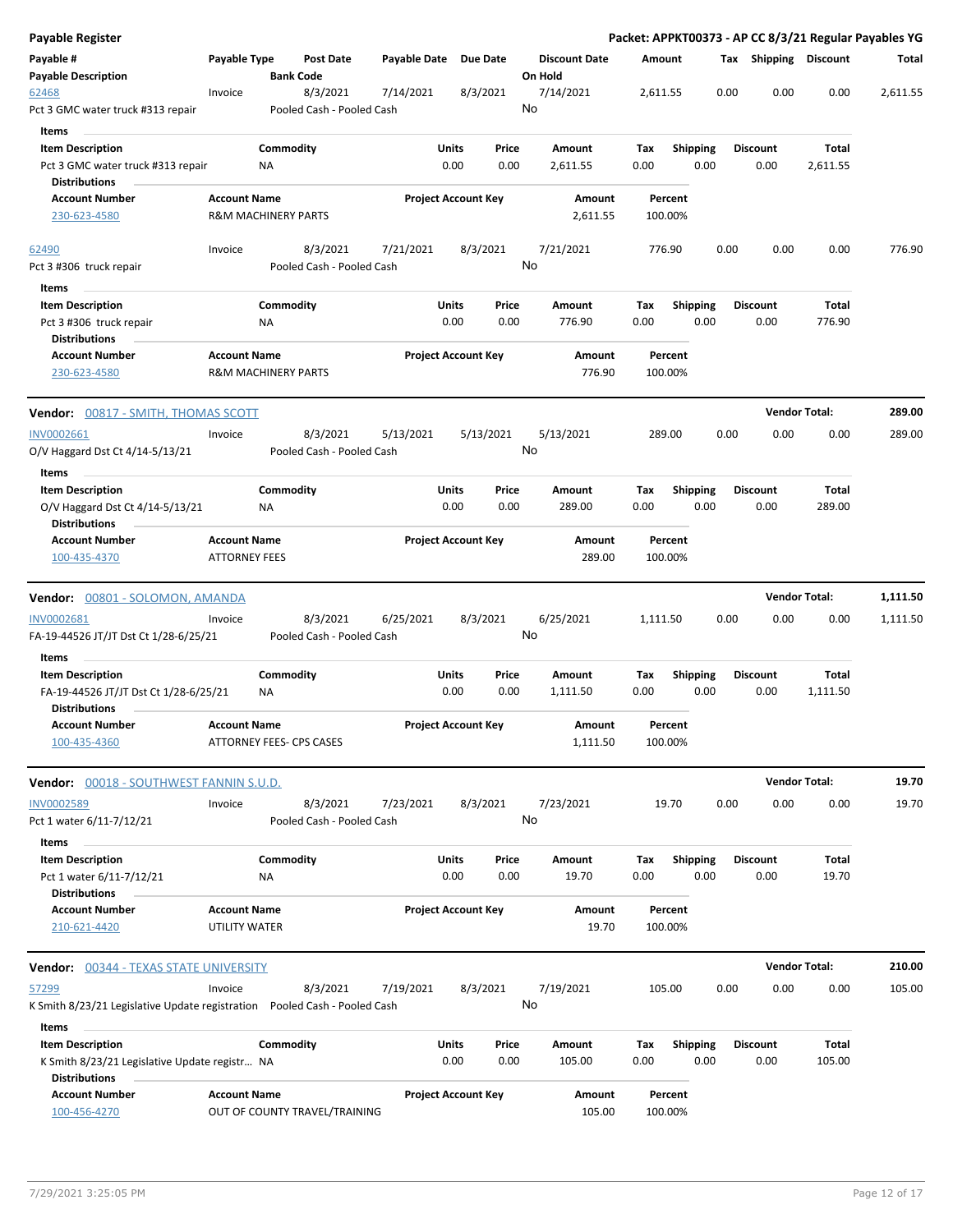| <b>Payable Register</b>                                                    |                                             |                               |                                       |                       |                            |               |                                 |                     |                    |                         |      |                         |                      | Packet: APPKT00373 - AP CC 8/3/21 Regular Payables YG |
|----------------------------------------------------------------------------|---------------------------------------------|-------------------------------|---------------------------------------|-----------------------|----------------------------|---------------|---------------------------------|---------------------|--------------------|-------------------------|------|-------------------------|----------------------|-------------------------------------------------------|
| Payable #<br><b>Payable Description</b>                                    | Payable Type                                | <b>Bank Code</b>              | Post Date                             | Payable Date Due Date |                            |               | <b>Discount Date</b><br>On Hold |                     | Amount             |                         |      | Tax Shipping Discount   |                      | Total                                                 |
| 57300                                                                      | Invoice                                     |                               | 8/3/2021                              | 7/27/2021             |                            | 8/3/2021      | 7/27/2021                       |                     | 105.00             |                         | 0.00 | 0.00                    | 0.00                 | 105.00                                                |
| B Clemons 8/24/21 Legislative Update registra Pooled Cash - Pooled Cash    |                                             |                               |                                       |                       |                            |               | No                              |                     |                    |                         |      |                         |                      |                                                       |
| Items                                                                      |                                             |                               |                                       |                       |                            |               |                                 |                     |                    |                         |      |                         |                      |                                                       |
| <b>Item Description</b>                                                    |                                             | Commodity                     |                                       |                       | Units                      | Price         | Amount                          |                     | Tax                | <b>Shipping</b>         |      | <b>Discount</b>         | Total                |                                                       |
| B Clemons 8/24/21 Legislative Update reg NA<br><b>Distributions</b>        |                                             |                               |                                       |                       | 0.00                       | 0.00          |                                 | 105.00              | 0.00               | 0.00                    |      | 0.00                    | 105.00               |                                                       |
| <b>Account Number</b><br>100-456-4270                                      | <b>Account Name</b>                         | OUT OF COUNTY TRAVEL/TRAINING |                                       |                       | <b>Project Account Key</b> |               |                                 | Amount<br>105.00    | Percent<br>100.00% |                         |      |                         |                      |                                                       |
| <b>Vendor:</b> 00265 - TEXHOMA LIMESTONE, INC.                             |                                             |                               |                                       |                       |                            |               |                                 |                     |                    |                         |      |                         | <b>Vendor Total:</b> | 2,707.71                                              |
| 8489<br>Pct 1 Rock & Gravel-hauling 7/19-24/21                             | Invoice                                     |                               | 8/3/2021<br>Pooled Cash - Pooled Cash | 7/26/2021             |                            | 8/3/2021      | 7/26/2021<br>No                 |                     | 2,707.71           |                         | 0.00 | 0.00                    | 0.00                 | 2,707.71                                              |
| Items<br><b>Item Description</b><br>Pct 1 Rock & Gravel-hauling 7/19-24/21 |                                             | Commodity<br>ΝA               |                                       |                       | Units<br>0.00              | Price<br>0.00 | Amount<br>2,707.71              |                     | Tax<br>0.00        | <b>Shipping</b><br>0.00 |      | <b>Discount</b><br>0.00 | Total<br>2,707.71    |                                                       |
| <b>Distributions</b><br><b>Account Number</b><br>210-621-3410              | <b>Account Name</b>                         | R&B MAT. ROCK & GRAVEL        |                                       |                       | <b>Project Account Key</b> |               |                                 | Amount<br>2,707.71  | Percent<br>100.00% |                         |      |                         |                      |                                                       |
| <b>Vendor:</b> VEN02334 - Thousand Mile South Construction Inc             |                                             |                               |                                       |                       |                            |               |                                 |                     |                    |                         |      |                         | <b>Vendor Total:</b> | 49,731.75                                             |
| 3519                                                                       | Invoice                                     |                               | 8/3/2021                              | 7/19/2021             |                            | 8/3/2021      | 7/19/2021                       |                     | 49,731.75          |                         | 0.00 | 0.00                    | 0.00                 | 49,731.75                                             |
| Courthouse masonry                                                         |                                             |                               | Pooled Cash - Pooled Cash             |                       |                            |               | No                              |                     |                    |                         |      |                         |                      |                                                       |
| Items                                                                      |                                             | Commodity                     |                                       |                       | Units                      | Price         | Amount                          |                     |                    | <b>Shipping</b>         |      | <b>Discount</b>         | Total                |                                                       |
| <b>Item Description</b><br>Courthouse masonry<br><b>Distributions</b>      |                                             | <b>NA</b>                     |                                       |                       | 0.00                       | 0.00          | 49,731.75                       |                     | Tax<br>0.00        | 0.00                    |      | 0.00                    | 49,731.75            |                                                       |
| <b>Account Number</b><br>690-669-1680                                      | <b>Account Name</b>                         | <b>MASONRY AND STONE</b>      |                                       |                       | <b>Project Account Key</b> |               |                                 | Amount<br>49,731.75 | Percent<br>100.00% |                         |      |                         |                      |                                                       |
| <b>Vendor:</b> VEN02271 - Tools Plus Industries LLC                        |                                             |                               |                                       |                       |                            |               |                                 |                     |                    |                         |      |                         | <b>Vendor Total:</b> | 107.35                                                |
| 49367<br>Pct 2 safety glasses                                              | Invoice                                     |                               | 8/3/2021<br>Pooled Cash - Pooled Cash | 7/12/2021             |                            | 8/3/2021      | 7/12/2021<br>No                 |                     | 83.88              |                         | 0.00 | 23.47                   | 0.00                 | 107.35                                                |
| Items<br><b>Item Description</b>                                           |                                             | Commodity                     |                                       |                       | Units                      | Price         | Amount                          |                     | Tax                | <b>Shipping</b>         |      | <b>Discount</b>         | Total                |                                                       |
| Pct 2 safety glasses<br><b>Distributions</b>                               |                                             | Goods                         |                                       |                       | 12.00                      | 6.99          |                                 | 83.88               | 0.00               | 23.47                   |      | 0.00                    | 107.35               |                                                       |
| <b>Account Number</b><br>220-622-3400                                      | <b>Account Name</b><br><b>SHOP SUPPLIES</b> |                               |                                       |                       | <b>Project Account Key</b> |               |                                 | Amount<br>107.35    | Percent<br>100.00% |                         |      |                         |                      |                                                       |
| Vendor: 00578 - TRIANGLE PLASTERING, LTD                                   |                                             |                               |                                       |                       |                            |               |                                 |                     |                    |                         |      |                         | <b>Vendor Total:</b> | 39,553.25                                             |
| 43117<br>Courthouse construction                                           | Invoice                                     |                               | 8/3/2021<br>Pooled Cash - Pooled Cash | 7/8/2021              |                            | 8/3/2021      | 7/8/2021<br>No                  |                     | 39,553.25          |                         | 0.00 | 0.00                    | 0.00                 | 39,553.25                                             |
| Items                                                                      |                                             |                               |                                       |                       |                            |               |                                 |                     |                    |                         |      |                         |                      |                                                       |
| <b>Item Description</b><br>Courthouse construction<br><b>Distributions</b> |                                             | Commodity<br>NA               |                                       |                       | Units<br>0.00              | Price<br>0.00 | Amount<br>39,553.25             |                     | Tax<br>0.00        | <b>Shipping</b><br>0.00 |      | <b>Discount</b><br>0.00 | Total<br>39,553.25   |                                                       |
| <b>Account Number</b><br>690-669-1650                                      | <b>Account Name</b><br><b>CONSTRUCTION</b>  |                               |                                       |                       | <b>Project Account Key</b> |               |                                 | Amount<br>39,553.25 | Percent<br>100.00% |                         |      |                         |                      |                                                       |
| Vendor: 00160 - TXU ENERGY                                                 |                                             |                               |                                       |                       |                            |               |                                 |                     |                    |                         |      |                         | <b>Vendor Total:</b> | 35.93                                                 |
| 054627796772<br>#100063401102 Lake Fannin 6/17-7/19/21                     | Invoice                                     |                               | 8/3/2021<br>Pooled Cash - Pooled Cash | 7/21/2021             |                            | 8/3/2021      | 7/21/2021<br>No                 |                     | 35.93              |                         | 0.00 | 0.00                    | 0.00                 | 35.93                                                 |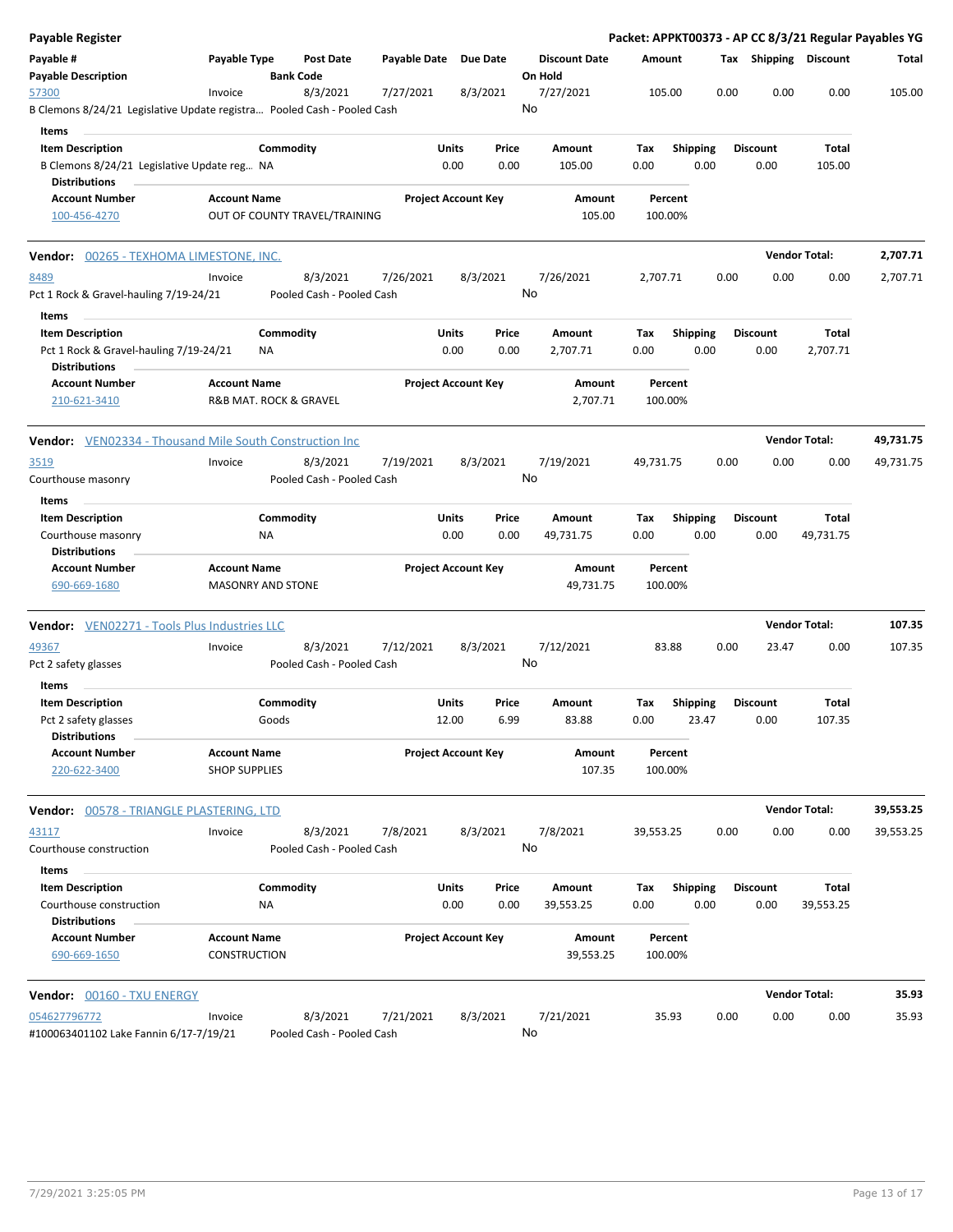| <b>Payable Register</b>                                           |                       |                           |                       |                            |          |                      |           |          |      |                              |                      | Packet: APPKT00373 - AP CC 8/3/21 Regular Payables YG |
|-------------------------------------------------------------------|-----------------------|---------------------------|-----------------------|----------------------------|----------|----------------------|-----------|----------|------|------------------------------|----------------------|-------------------------------------------------------|
| Payable #                                                         | Payable Type          | <b>Post Date</b>          | Payable Date Due Date |                            |          | <b>Discount Date</b> | Amount    |          |      | <b>Tax Shipping Discount</b> |                      | <b>Total</b>                                          |
| <b>Payable Description</b>                                        |                       | <b>Bank Code</b>          |                       |                            |          | On Hold              |           |          |      |                              |                      |                                                       |
| Items<br><b>Item Description</b>                                  |                       | Commodity                 |                       | Units                      | Price    | Amount               | Tax       | Shipping |      | <b>Discount</b>              | Total                |                                                       |
| #100063401102 Lake Fannin 6/17-7/19/21 NA<br><b>Distributions</b> |                       |                           |                       | 0.00                       | 0.00     | 35.93                | 0.00      | 0.00     |      | 0.00                         | 35.93                |                                                       |
| <b>Account Number</b>                                             | <b>Account Name</b>   |                           |                       | <b>Project Account Key</b> |          | Amount               |           | Percent  |      |                              |                      |                                                       |
| 850-520-4400                                                      | UTILITIES ELECTRICITY |                           |                       |                            |          | 35.93                |           | 100.00%  |      |                              |                      |                                                       |
| <b>Vendor:</b> VEN02095 - U.S. Postal Service (Postage -On-Call)  |                       |                           |                       |                            |          |                      |           |          |      |                              | <b>Vendor Total:</b> | 7,000.00                                              |
| <b>INV0002588</b>                                                 | Invoice               | 8/3/2021                  | 7/26/2021             |                            | 8/3/2021 | 7/26/2021            | 7,000.00  |          | 0.00 | 0.00                         | 0.00                 | 7,000.00                                              |
| SA/CH postage                                                     |                       | Pooled Cash - Pooled Cash |                       |                            | No       |                      |           |          |      |                              |                      |                                                       |
| Items                                                             |                       |                           |                       |                            |          |                      |           |          |      |                              |                      |                                                       |
| <b>Item Description</b>                                           |                       | Commodity                 |                       | <b>Units</b>               | Price    | Amount               | Tax       | Shipping |      | <b>Discount</b>              | <b>Total</b>         |                                                       |
| SA/CH postage                                                     | <b>NA</b>             |                           |                       | 0.00                       | 0.00     | 7,000.00             | 0.00      | 0.00     |      | 0.00                         | 7,000.00             |                                                       |
| <b>Distributions</b>                                              |                       |                           |                       |                            |          |                      |           |          |      |                              |                      |                                                       |
| <b>Account Number</b>                                             | <b>Account Name</b>   |                           |                       | <b>Project Account Key</b> |          | Amount               |           | Percent  |      |                              |                      |                                                       |
| 100-513-3110                                                      | POSTAGE               |                           |                       |                            |          | 2,000.00             |           | 28.57%   |      |                              |                      |                                                       |
| 100-510-3110                                                      | <b>POSTAGE</b>        |                           |                       |                            |          | 5,000.00             |           | 71.43%   |      |                              |                      |                                                       |
| <b>Vendor:</b> VEN02208 - Vaden's Acoustics & Drywall, Inc.       |                       |                           |                       |                            |          |                      |           |          |      |                              | <b>Vendor Total:</b> | 24,708.68                                             |
| $\overline{5}$                                                    | Invoice               | 8/3/2021                  | 7/20/2021             |                            | 8/3/2021 | 7/20/2021            | 24,708.68 |          | 0.00 | 0.00                         | 0.00                 | 24,708.68                                             |
| Courthouse construction                                           |                       | Pooled Cash - Pooled Cash |                       |                            | No       |                      |           |          |      |                              |                      |                                                       |
| Items                                                             |                       |                           |                       |                            |          |                      |           |          |      |                              |                      |                                                       |
| <b>Item Description</b>                                           |                       | Commodity                 |                       | <b>Units</b>               | Price    | Amount               | Tax       | Shipping |      | <b>Discount</b>              | <b>Total</b>         |                                                       |
| Courthouse construction                                           | <b>NA</b>             |                           |                       | 0.00                       | 0.00     | 24,708.68            | 0.00      | 0.00     |      | 0.00                         | 24,708.68            |                                                       |
| <b>Distributions</b>                                              |                       |                           |                       |                            |          |                      |           |          |      |                              |                      |                                                       |
| <b>Account Number</b>                                             | <b>Account Name</b>   |                           |                       | <b>Project Account Key</b> |          | Amount               |           | Percent  |      |                              |                      |                                                       |
| 690-669-1650                                                      | <b>CONSTRUCTION</b>   |                           |                       |                            |          | 24,708.68            |           | 100.00%  |      |                              |                      |                                                       |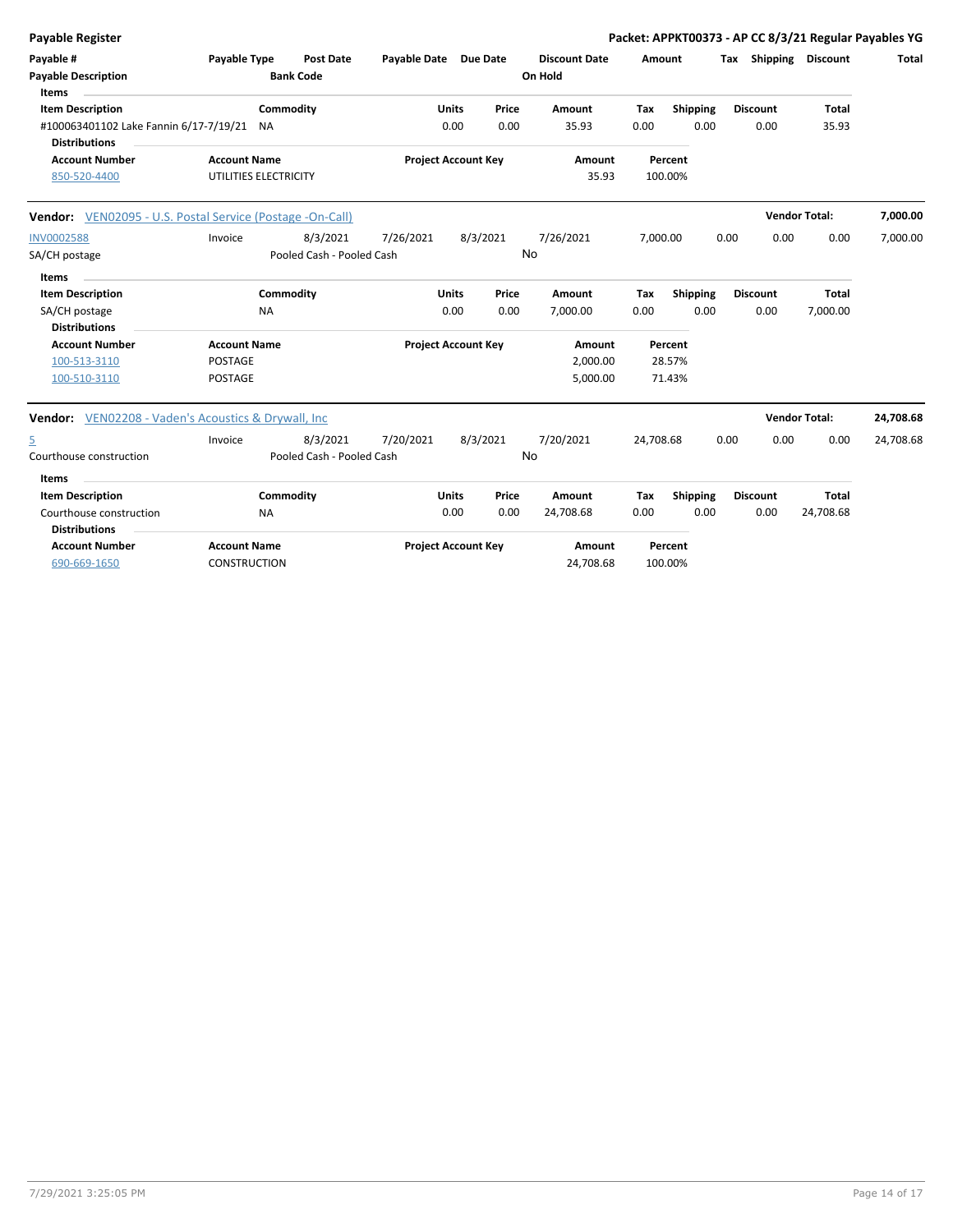## Payable Summary

| Type    | Count               | Gross      | Тах  | <b>Shipping</b> | <b>Discount</b> | Total      | <b>Manual Payment</b> | <b>Balance</b> |
|---------|---------------------|------------|------|-----------------|-----------------|------------|-----------------------|----------------|
| Invoice | 79                  | 759.933.76 | 0.00 | 33.47           | 0.00            | 759.967.23 | 0.00                  | 759,967.23     |
|         | <b>Grand Total:</b> | 759.933.76 | 0.00 | 33.47           | 0.00            | 759.967.23 | 0.00                  | 759.967.23     |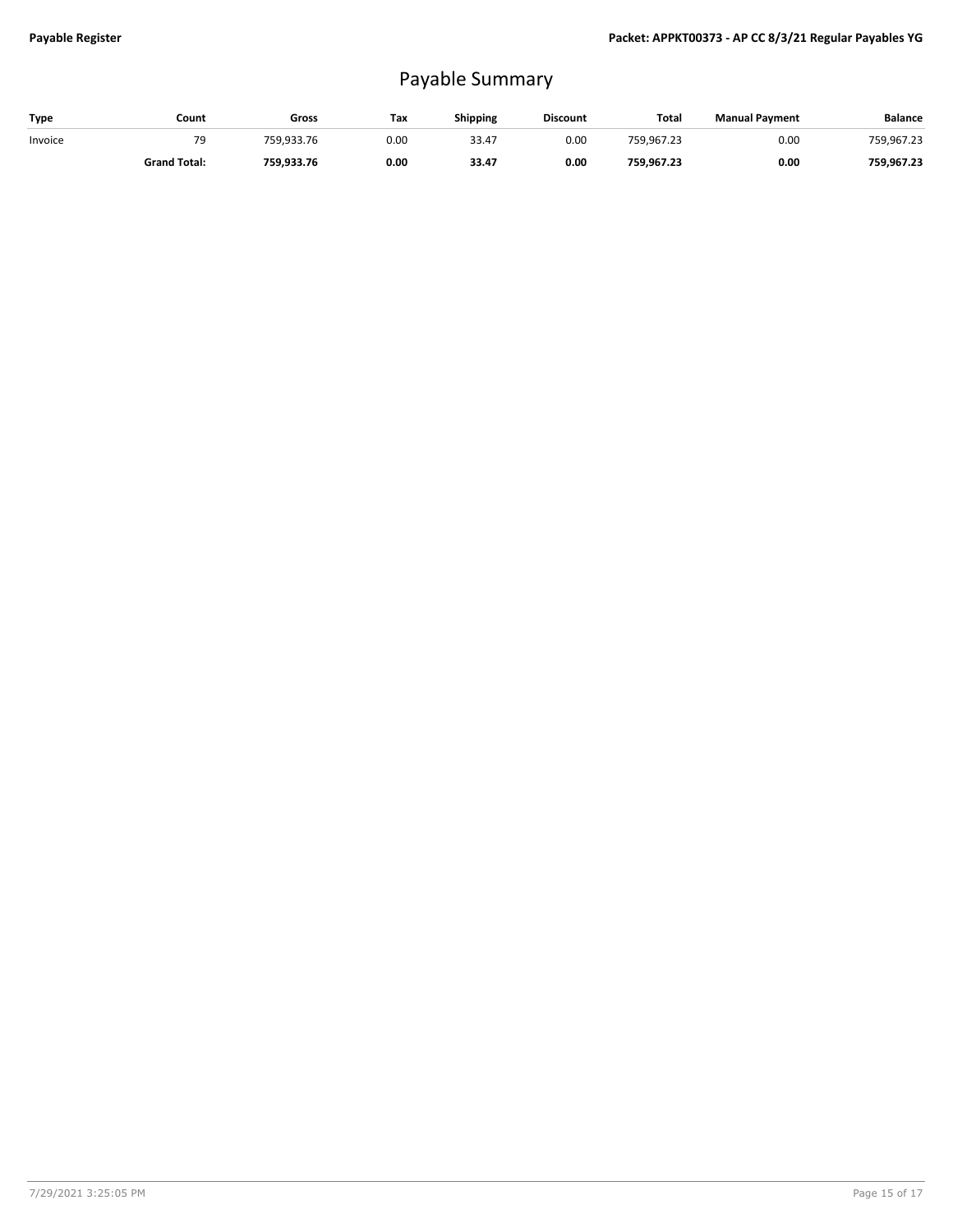#### **Account Summary**

| <b>Account</b>      | Name                           |        | Amount        |
|---------------------|--------------------------------|--------|---------------|
| 100-404-4391        | PROFESSIONAL SERVICES          |        | 83,330.00     |
| 100-410-4240        | <b>INDIGENT ATTORNEY FEES</b>  |        | 300.00        |
| 100-425-4660        | <b>AUTOPSIES</b>               |        | 803.75        |
| 100-435-4360        | ATTORNEY FEES- CPS CASES       |        | 18,880.25     |
| <u>100-435-4370</u> | <b>ATTORNEY FEES</b>           |        | 1,990.75      |
| 100-435-4420        | OTHER PROFESSIONAL SERV.       |        | 850.00        |
| 100-456-4270        | OUT OF COUNTY TRAVEL/TRAINING  |        | 210.00        |
| 100-475-4270        | OUT OF COUNTY TRAVEL/TRAINING  |        | 175.00        |
| 100-510-3110        | <b>POSTAGE</b>                 |        | 5,000.00      |
| <u>100-510-3150</u> | <b>COPIER RENTAL</b>           |        | 114.68        |
| 100-513-3110        | <b>POSTAGE</b>                 |        | 2,000.00      |
| 100-513-4410        | UTILITIES GAS                  |        | 63.00         |
| 100-515-4400        | UTILITIES ELECTRICITY          |        | 27.78         |
| 100-515-4502        | LAWN MAINTENANCE               |        | 60.00         |
| <u>100-518-4400</u> | UTILITIES ELECTRICITY          |        | 176.32        |
| 100-518-4410        | UTILITIES GAS                  |        | 61.47         |
| 100-560-4280        | PRISONER TRANSPORT             |        | 48.00         |
| 100-560-4540        | R & M AUTOMOBILES              |        | 88.00         |
| 100-565-4050        | PRISONER MEDICAL               |        | 225.00        |
| 100-565-4500        | <b>R&amp;M BUILDING</b>        |        | 175.00        |
| 100-590-3300        | AUTO EXPENSE GAS & OIL         |        | 47.00         |
|                     |                                | Total: | 114,626.00    |
|                     |                                |        |               |
| Account             | Name                           |        | Amount        |
| 210-621-3410        | R&B MAT. ROCK & GRAVEL         |        | 2,707.71      |
| 210-621-4420        | UTILITY WATER                  |        | 19.70         |
| 210-621-4580        | <b>R&amp;M MACHINERY PARTS</b> |        | 221.30        |
| 210-621-4590        | R&M MACH. TIRES & TUBES        |        | 140.00        |
| <u>210-621-5710</u> | PURCHASE OF MACH./EQUIP        |        | 10,000.00     |
| 210-625-4530        | <b>COMPUTER SOFTWARE</b>       |        | 563.12        |
|                     |                                | Total: | 13,651.83     |
|                     |                                |        |               |
| Account             | Name                           |        | Amount        |
| 220-622-3400        | <b>SHOP SUPPLIES</b>           |        | 107.35        |
| 220-622-4570        | R&M MACHINERY GAS & OIL        |        | 63.48         |
| 220-622-4580        | <b>R&amp;M MACHINERY PARTS</b> |        | 665.88        |
| 220-625-4530        | <b>COMPUTER SOFTWARE</b>       |        | 563.12        |
|                     |                                | Total: | 1,399.83      |
|                     |                                |        |               |
| Account             | Name                           |        | <b>Amount</b> |
| 230-623-4580        | <b>R&amp;M MACHINERY PARTS</b> |        | 3,473.45      |
| 230-625-4530        | <b>COMPUTER SOFTWARE</b>       |        | 563.12        |
|                     |                                | Total: | 4,036.57      |
|                     |                                |        |               |
| Account             | Name                           |        | Amount        |
| 240-624-4270        | OUT OF COUNTY TRAVEL/TRAINING  |        | 852.96        |
| 240-625-4530        | <b>COMPUTER SOFTWARE</b>       |        | 563.14        |
|                     |                                | Total: | 1,416.10      |
|                     |                                |        |               |
| Account             | Name                           |        | Amount        |
| 310-560-4270        | OUT OF COUNTY TRAVEL/TRAINING  |        | 84.37         |
|                     |                                | Total: | 84.37         |